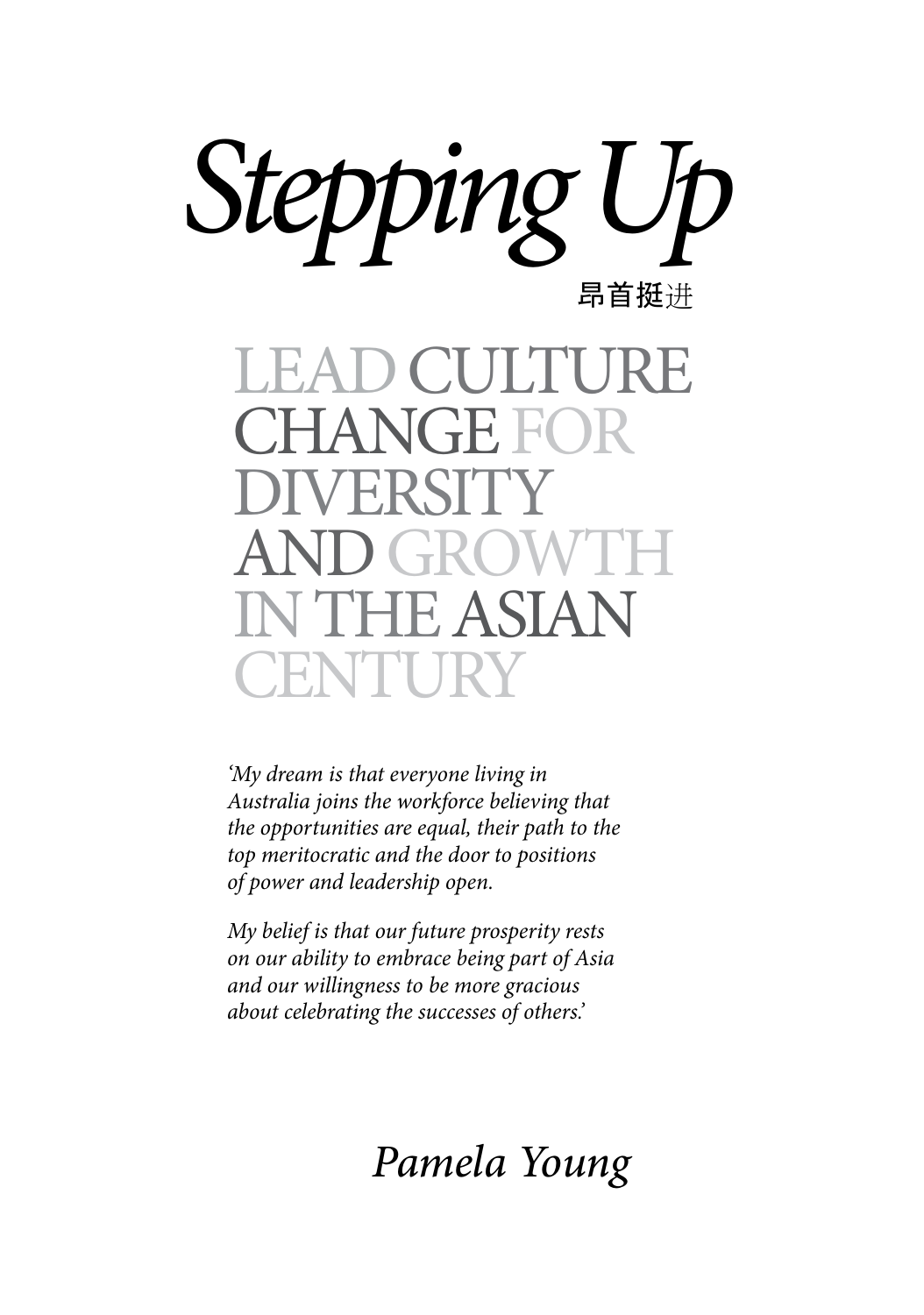The book's website contains biographies of the 100 leaders interviewed for Stepping Up, reader endorsements, details of events, blogs and conversations and more. Please visit:

**[www.steppingupaustralia.com.au](http://www.steppingupaustralia.com.au)**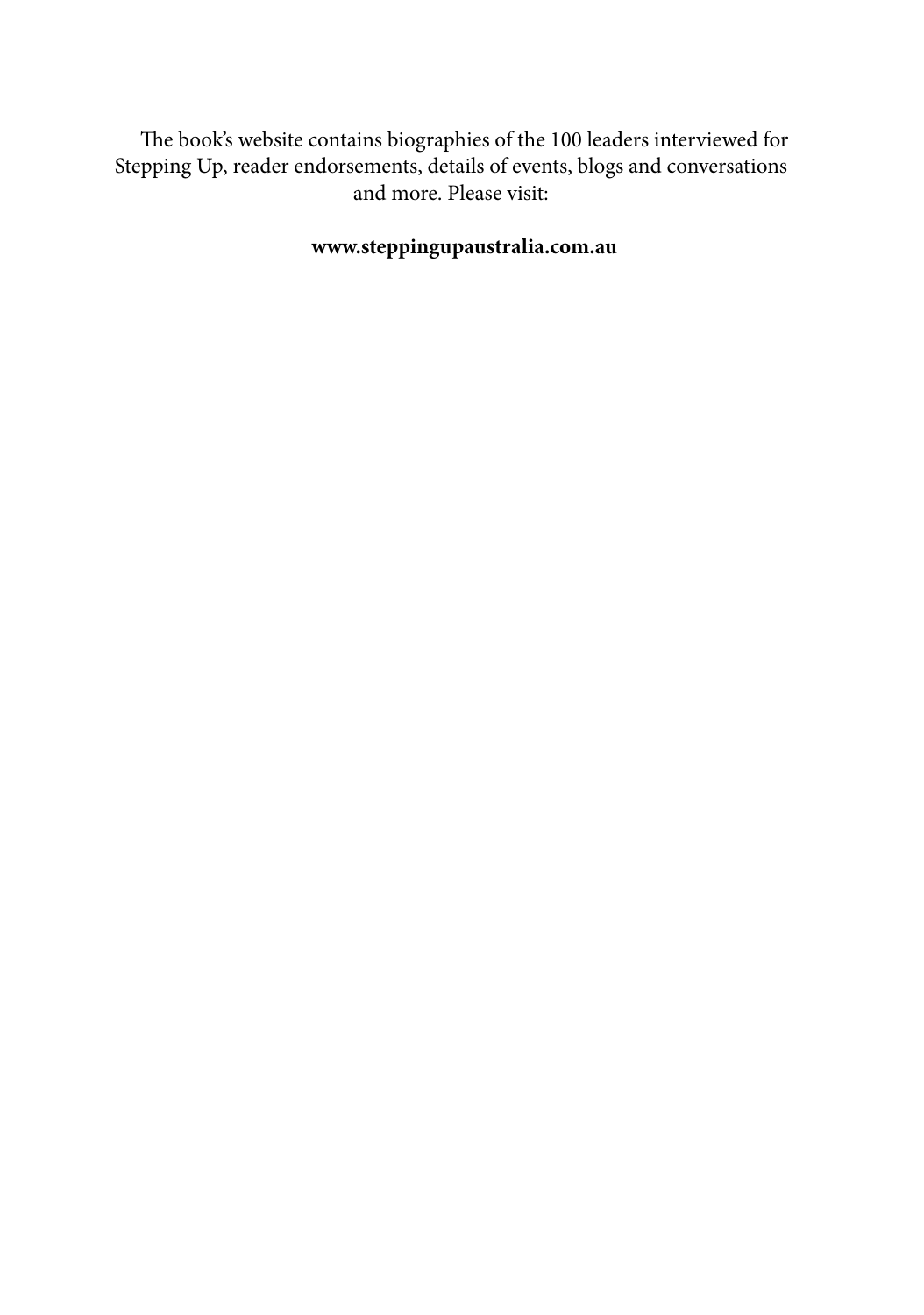## *Contents*

| Acknowledgments                               | xi             |
|-----------------------------------------------|----------------|
| Preface                                       | xii            |
| <b>Part One: The Power of Diversity</b>       |                |
| Chapter 1 - Taking the Mantle                 | $\overline{2}$ |
| Leaders, step forward please                  | $\overline{c}$ |
| Economic and social gains                     | 7              |
| It's time for change                          | 8              |
| Acceptance and inclusion boosts participation | 9              |
| Full participation boosts productivity        | 10             |
| Clarifying 'full participation'               | 13             |
| Culture: A blocker or enabler?                | 14             |
| The Culture Iceberg                           | 15             |
| The Culture Circuit                           | 17             |
| Leadership and followship                     | 17             |
| 100 leaders contribute                        | 18             |
| Approach to reading Stepping Up               | 19             |
| A rich collection of views                    | 20             |
| Navigate your way                             | 20             |
| Chapter 2 – Listening                         | 22             |
| 100 leaders share their stories               | 22             |
| Key research themes                           | 24             |
| Can Australia grow through Asia?              | 24             |
| Impact of Australia's culture on growth       | 26             |
| Cultural diversity and the opportunities      | 30             |
| Gender diversity and the opportunities        | 33             |
| Future development of Australian society      | 37             |
| Where to from here?                           | 38             |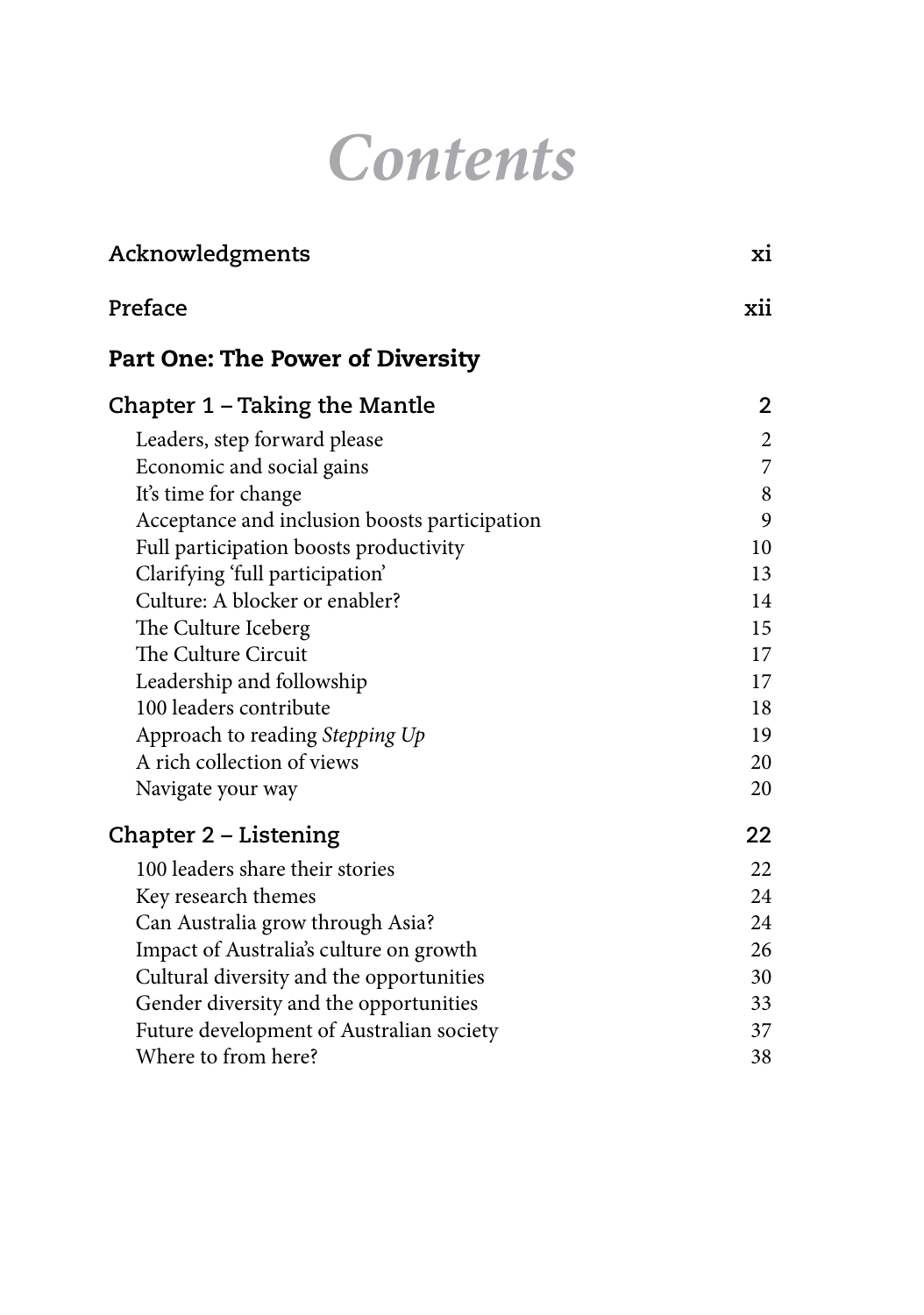| <b>Chapter 3 – Discovering Diversity</b> | 39 |
|------------------------------------------|----|
| Leaving home                             | 39 |
| Experiencing a new culture in Asia       | 43 |
| Total immersion in Asia                  | 46 |
| At work in cross-cultural Europe         | 48 |
| Contrasting cultures across the globe    | 51 |
| Returning 'home' to Australia            | 52 |
| An 'immigrant's' view                    | 54 |
| It's time to help with diversity         | 58 |
| The journey ahead                        | 60 |

### Part Two: The Issues Impacting Growth

| Chapter 4 - The Asian Opportunity         | 64  |
|-------------------------------------------|-----|
| Asking 100 leaders about Asia             | 66  |
| Opportunities for business in Asia        | 67  |
| Australians abroad in Asia                | 71  |
| Asian languages and culture               | 73  |
| Shaping up for success                    | 76  |
| Australia, a world view                   | 77  |
| Asian people in Australia                 | 78  |
| 2012, a year of bold plans                | 79  |
| Key messages about Asia                   | 86  |
| No doubt: we need to act now              | 91  |
| Chapter 5 – The Australian Opportunity    | 93  |
| Australia's customs and traditions        | 94  |
|                                           |     |
| Without direction cultures can drift      | 96  |
| Exploring Australian culture              | 97  |
| What's fabulous about Australian culture? | 98  |
| What's not so fabulous?                   | 99  |
| What are Australia's core values?         | 103 |
| What attitudes do people hold?            | 105 |
| What do our behaviours convey?            | 107 |
| What cultural challenges need addressing? | 108 |
| Key messages about Australian culture     | 110 |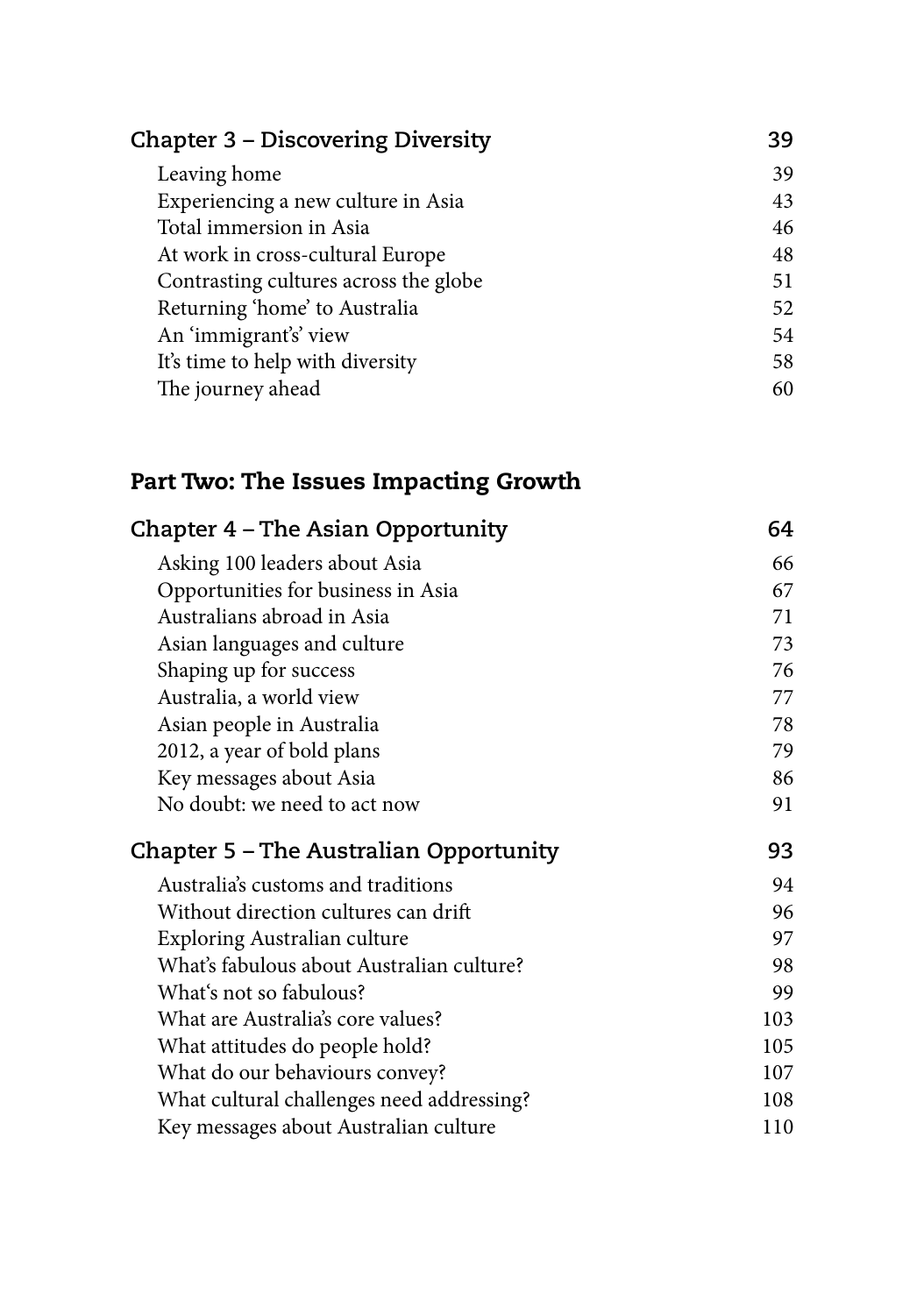| Chapter 6 – Cultural Diversity                              | 116 |
|-------------------------------------------------------------|-----|
| First in, first served                                      | 117 |
| Some sectors, certain conditions                            | 118 |
| Language-learning chronically undervalued                   | 119 |
| Break through behavioural barriers                          | 121 |
| Cultural diversity in Australia                             | 122 |
| Integration or 'embracing difference'?                      | 131 |
| Two encouraging personal stories                            | 133 |
| Key messages about cultural diversity                       | 138 |
| Chapter 7 – Gender Equality                                 | 144 |
| Hope is not a method                                        | 144 |
| Australia's relative position on gender                     | 149 |
| More women, better performance                              | 151 |
| 100 leaders' gender perspectives                            | 152 |
| What do you think about women on boards?                    | 153 |
| What do you think about having quotas?                      | 155 |
| How well are women supporting gender equality?              | 156 |
| What about gender roles, mentoring and education?           | 158 |
| What does gender bias look like?                            | 162 |
| What issues do we need to address?                          | 164 |
| What opportunities are there to consider?                   | 166 |
| What strategies have you employed?                          | 167 |
| What advice do you have for others?                         | 169 |
| Three stories: discrimination, sexual advances and bullying | 171 |
| Key messages about gender diversity from 100 leaders        | 177 |
| Why so little change?                                       | 180 |
| Let's rethink gender roles and games                        | 183 |
| Quicken the pace with mixed-gender teams                    | 184 |
| The elephant in the room                                    | 185 |
| Need for cultural change                                    | 186 |
| Beyond delusions and myths are courage and pride            | 187 |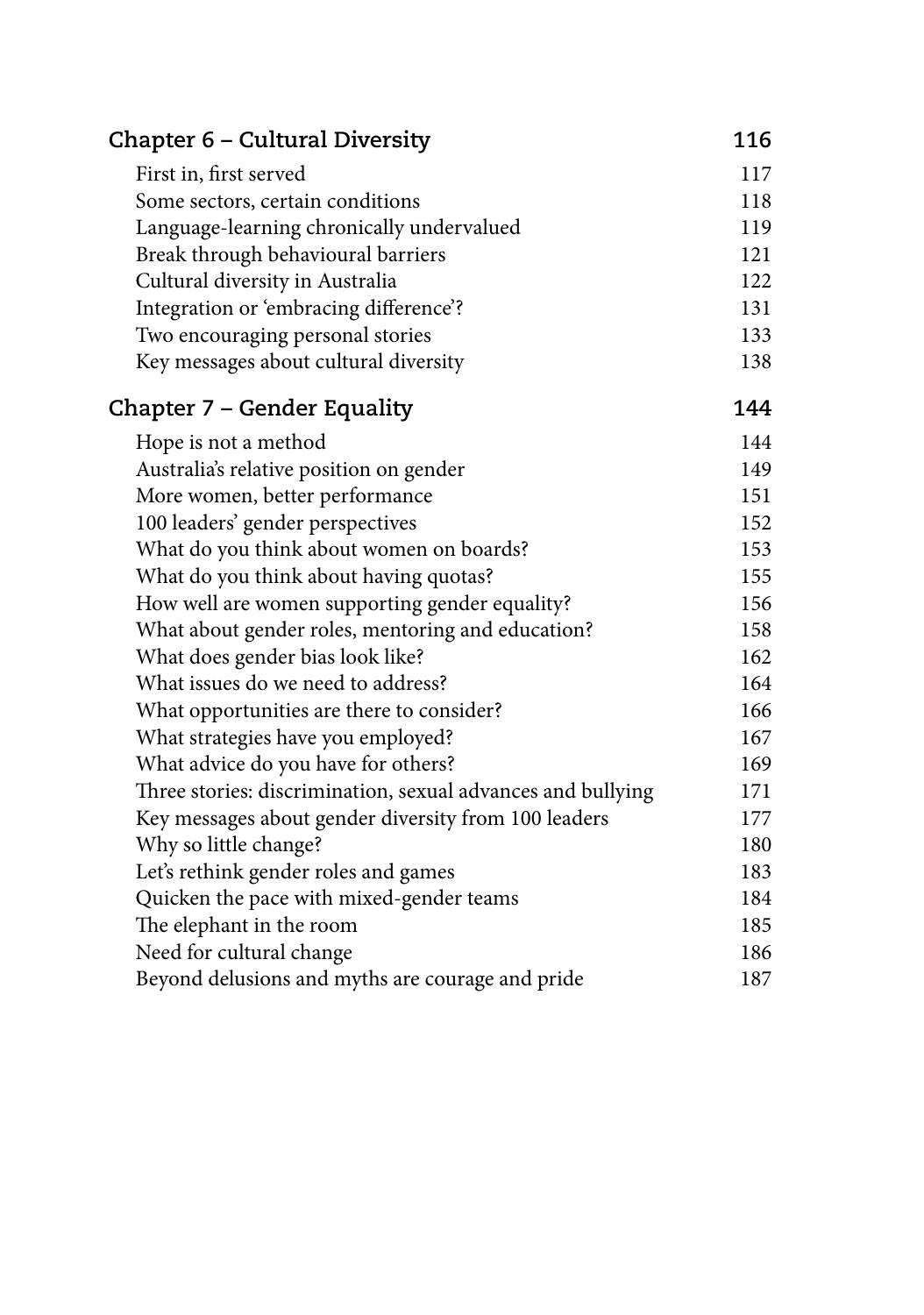### Part Three: Changing Cultures

| Chapter 8 - How Cultures Operate                 | 190 |
|--------------------------------------------------|-----|
| Defining culture                                 | 192 |
| Elusive culture                                  | 196 |
| Changing culture is the 'hard stuff'             | 197 |
| The Culture Iceberg                              | 199 |
| Language in culture                              | 203 |
| Culture blind spots                              | 205 |
| The Culture Circuit                              | 211 |
| <b>Culture Zones</b>                             | 213 |
| How to unlearn behaviours                        | 218 |
| Sustaining change: Making diversity stick        | 221 |
| Chapter 9 - Redirecting your Country Culture     | 222 |
| Country culture dominates                        | 223 |
| Strong characters can impact country cultures    | 226 |
| Norway shifts assumptions                        | 227 |
| How country cultures form and operate            | 228 |
| Challenging elements of Australian culture       | 236 |
| Outside influences on performance                | 247 |
| How do we evolve Australia's country culture?    | 252 |
| How can you contribute to change?                | 258 |
| Chapter 10 - Redirecting your Individual Culture | 262 |
| Influences on your own culture                   | 264 |
| Proving assumptions wrong                        | 267 |
| Identifying assumptions                          | 268 |
| How you can shift assumptions                    | 269 |
| Being open to changing assumptions               | 271 |
| Three men adjust their Icebergs                  | 273 |
| Be the leader that will honour you               | 280 |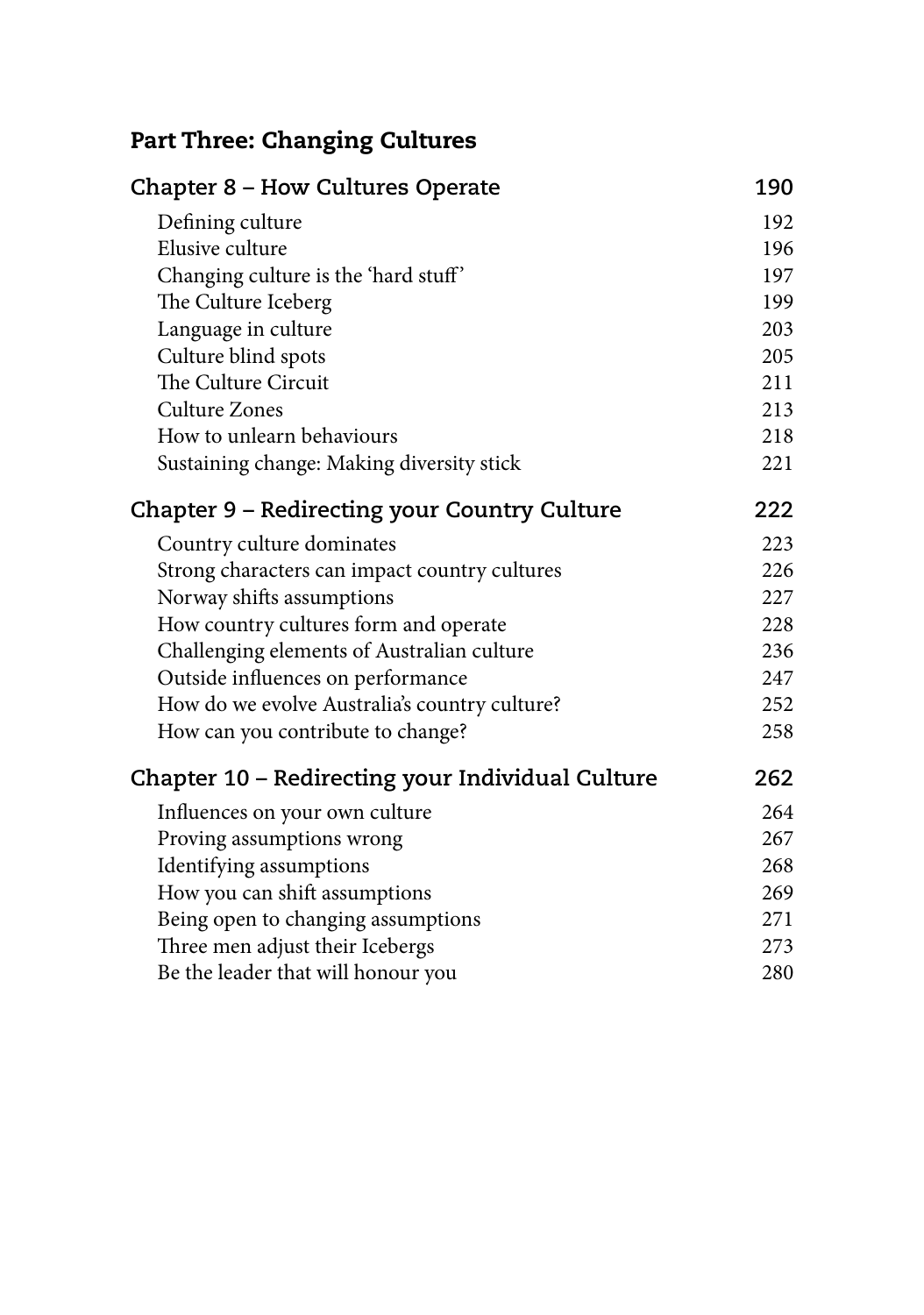| Chapter 11 – Redirecting your Organisation Culture          | 282 |
|-------------------------------------------------------------|-----|
| Leaders deliver gender diversity                            | 283 |
| Evolved cultures foster women-in-operations                 | 284 |
| Woolworths: Sponsoring women to grow business               | 286 |
| McDonald's: No barriers, no limits                          | 296 |
| Ernst & Young: A conscious redirection                      | 306 |
| Professional service firms' cultures                        | 319 |
| Organisations and the Culture Iceberg                       | 320 |
| Organisation Culture: Contrasting your culture with another | 321 |

### Part Four: Leaders and Society

| Chapter 12 – Who should lead?                   | 324 |
|-------------------------------------------------|-----|
| Many good ideas                                 | 324 |
| Who should lead on diversity in society?        | 329 |
| Who should lead on diversity in business?       | 336 |
| Who should follow?                              | 339 |
| Is Australia ready for change?                  | 340 |
| Leading culture change                          | 343 |
| Australia in the Asian Century                  | 353 |
| Postscript                                      | 356 |
| Join Australians on www.steppingupaustralia.com |     |
| Appendix i                                      | 359 |
| 100 leaders biographies                         |     |
| Appendix ii                                     | 376 |
| References                                      |     |
| Index                                           | 377 |
| <b>Author Biography</b>                         | 386 |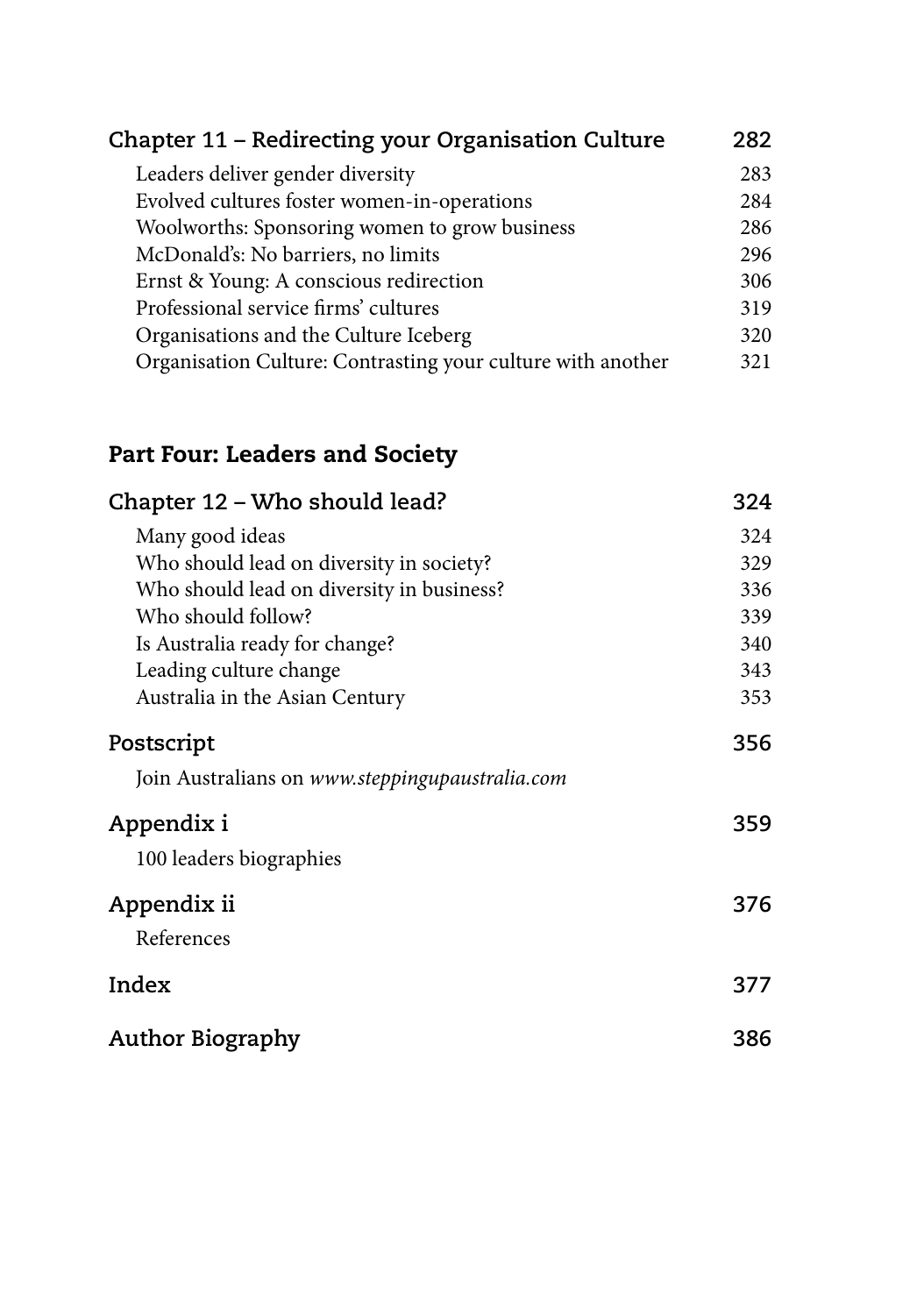# *Preface*

*Stepping Up* is for leaders in business and society who are looking to increase productivity and achieve growth in the Asian Century. By building greater diversity in society and the workplace we can unlock productivity potential that is lying dormant.

Allowing both genders and people of all cultures who live in Australia to fully participate in the workplace will enable us to increase social cohesion, stimulate innovation, boost productivity, raise income levels and thereby improve individual net worth and GDP.

Realising full participation requires that everyone has the same opportunity to be appointed to positions that reflect their skills and experience, reach the level that reflects their performance and capability and be free to climb up the ladder unencumbered without bumping their heads on the glass or bamboo ceilings.

*Stepping Up* presents economic and social arguments for greater diversity and how the culture changes needed to achieve it are the same changes that would help to boost the growth of our industries and communities. Australia's future and the future prosperity of its people is reliant upon us keeping our nation at the forefront of Western nations and taking advantage of our proximity to, and engagement with, the fastest-growing region of the world.

*Stepping Up* challenges and empowers leaders to drive culture change to achieve gender and cultural diversity and enable growth. It questions our success at assimilating immigrants and supporting them to build productive careers, at welcoming home expatriates who have been away to gain valuable international experience, and at creating equitable working environments where females can develop and ascend the organisation on merit in the same way as men.

The facts are that relative to many of our global trading partners Australia is challenged by much of this. Australia needs its political leaders and leaders of business and society to collaborate, create a shared vision that will inspire the people of Australia to follow and lead us in culture change to join the more progressive societies of the world.

In this book we look at how greater diversity in society and the workplace requires culture change in the groups we belong to that shape our attitudes and behaviours. We take an in-depth look at three main cultures – country culture,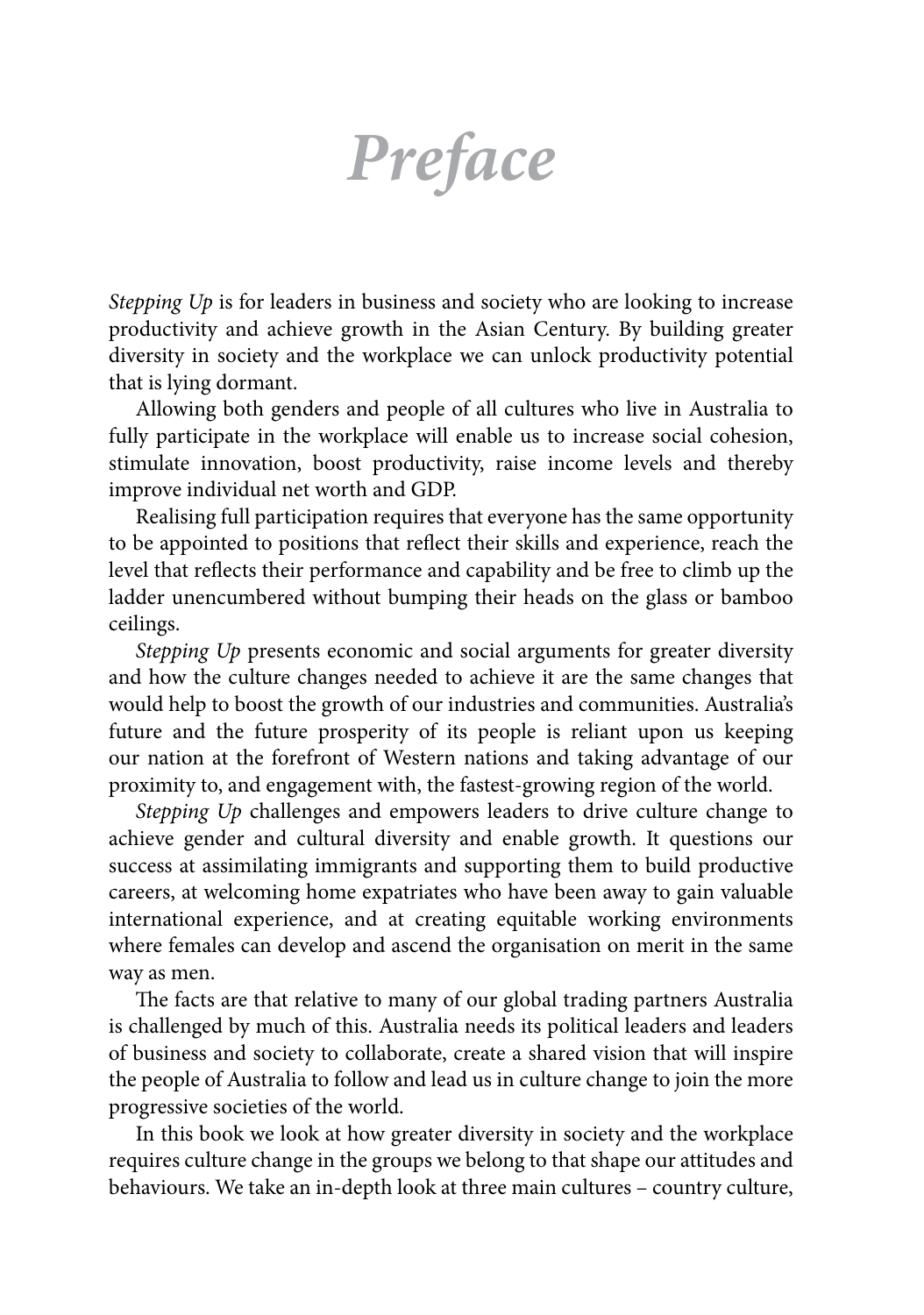organisation culture and your own culture. We also take a brief look at other cultures that impact us at home and at work such as sports clubs, communities, associations, chambers, universities, schools and places of worship.

This book raises awareness of opportunities and possibilities; provides insight into current issues through the voices of 100 leaders interviewed from across Australia and Asia; and presents readers with culture-change solutions to shift attitudes and adjust behaviours that limit our performance. The voices of the 100 leaders interviewed reflect strong consensus on many key issues and confirm the call for action. At the same time there is some disagreement amongst the leaders, which highlights the disparate nature of our society.

The scope of *Stepping Up* is broad, from leading cultural change to increasing national diversity and advancing Australia's productivity and growth in Asia. It includes discussion about things that impact these ambitions, such as the Australian culture and its values, skills shortages, gender roles and education, women on boards and quotas, multiculturalism and immigrant integration. It also discusses where we should look for leadership on diversity and the pluses and minuses of being an island nation.

*Stepping Up* provides readers with inspiration, knowledge and motivation to lead change in their community, company, club or clan to help make Australia a more diverse, highly productive and regionally connected country. The potential is enormous.

If you would like to be part of the nationwide community of people who are leading the way to our future, please share your thoughts, initiatives and change projects on www.steppingupaustralia.com. I would also welcome your feedback on the ideas and opinions presented in this book.

*The thing the sixties did was to show us the possibilities and the responsibility that we all had. It wasn't the answer. It just gave us a glimpse of the possibility.* 

**John Lennon, (1940-1980) English musician and singer-songwriter with The Beatles**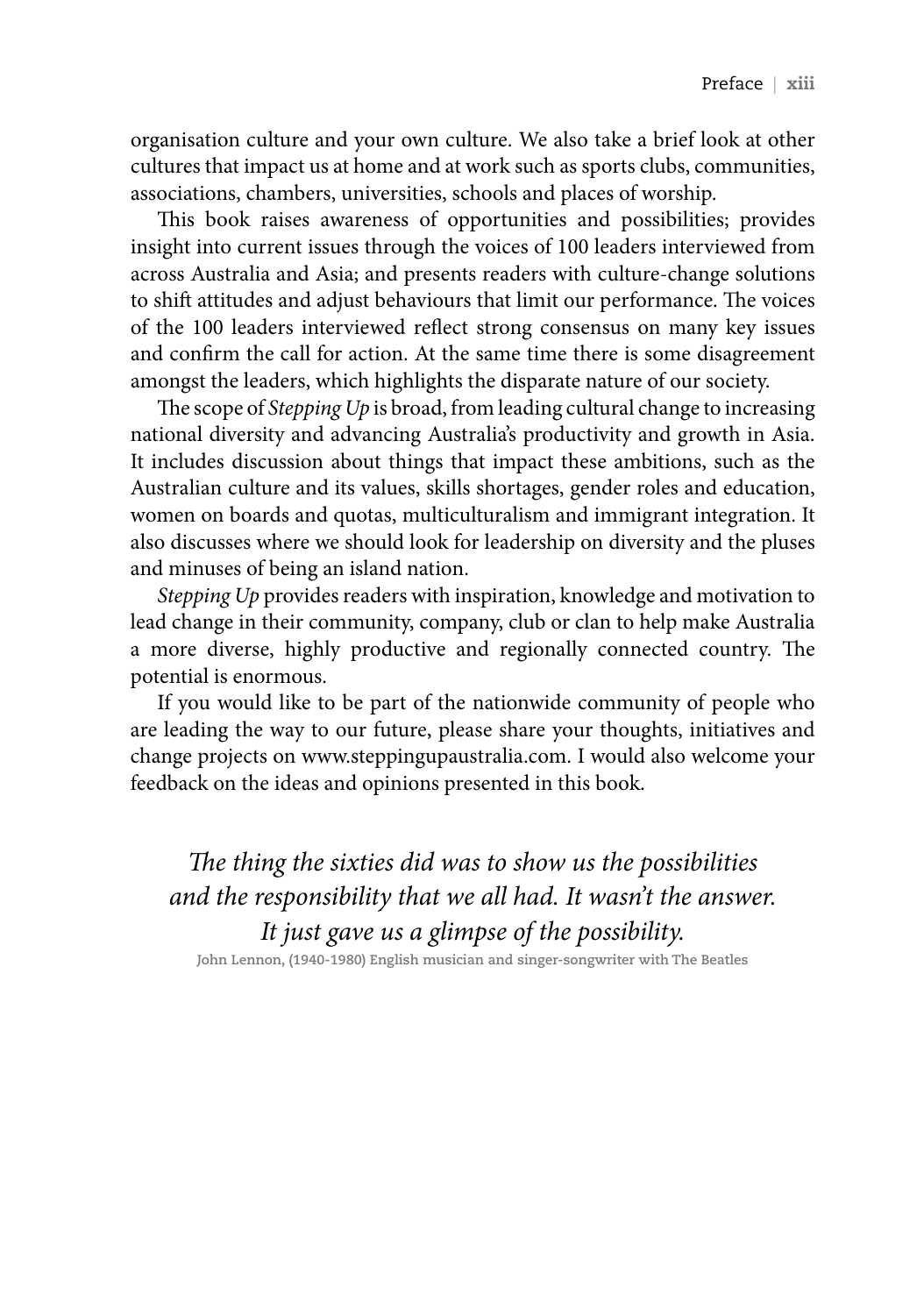### Part One

# **The Power of Diversity**

*Part One looks at the need for action on diversity and what diversity in Australia should look like. It explores the benefits provided by greater gender equality and cultural diversity in society and the workplace, and how improved diversity could enhance relations and trade with the fast-growing Asia region.*

*Chapter 1 looks at the opportunities and possibilities that exist for Australian businesses and society to obtain greater workforce participation and productivity through increased diversity. Chapter 2 introduces the main themes arising from 100 research interviews with leaders from across Australia and Asia to uncover the truth about diversity and growth in Australia. Chapter 3 is a brief sojourn into my global journey discovering diversity and how I had to shift some of my childhood assumptions and biases along the way.*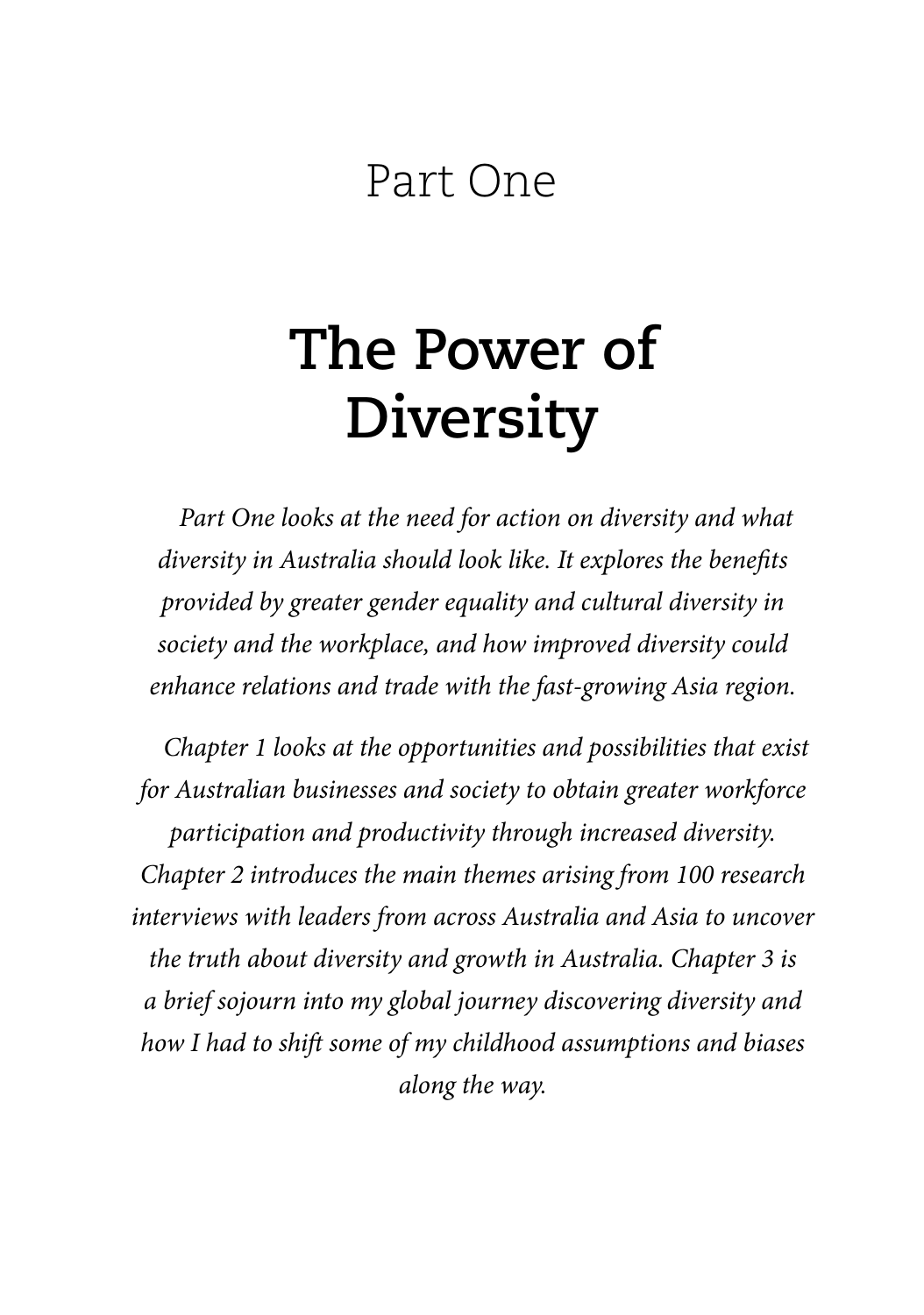Chapter 1

# <span id="page-10-0"></span>*Taking the Mantle*

*'It is a curious thing, Harry, but perhaps those who are best suited to power are those who have never sought it. Those who, like you, have leadership thrust upon them, and take up the mantle because they must, and find to their own surprise that they wear it well.'*

**J.K. Rowling, Harry Potter and the Deathly Hallows**

#### Leaders, step forward please

*Stepping up* is about inspiring people with meaning, motivation and the mettle to lead social change in Australia so that diversity becomes a reality in the workplace at all levels. Advancing our culture and improving diversity provides an opportunity to grow our economy and compete more effectively at home in Australia and across Asia in the Asian Century.

You might be a leader with a title and position or you might be a 'natural leader', a person without position or status but who attracts willing followers. Either way, if you have the mantle of 'leader' this book is for you and your followers. It's about achieving social change, diversity, productivity and growth.

Australia is at the crossroads on its growth curve. It has a decision to make. Resist change and face the consequences, or evolve its thinking and take the next step towards prosperity and a better future.

One way to evolve our culture – which would at the same time respond to the massive skills shortage in our economy – is to accept and include both genders and people of all cultural backgrounds equally, in both society and the workplace. This would give us access to *all* the talent and skills available already in the country and help resolve the productivity issues we face. It would also be the right thing to do.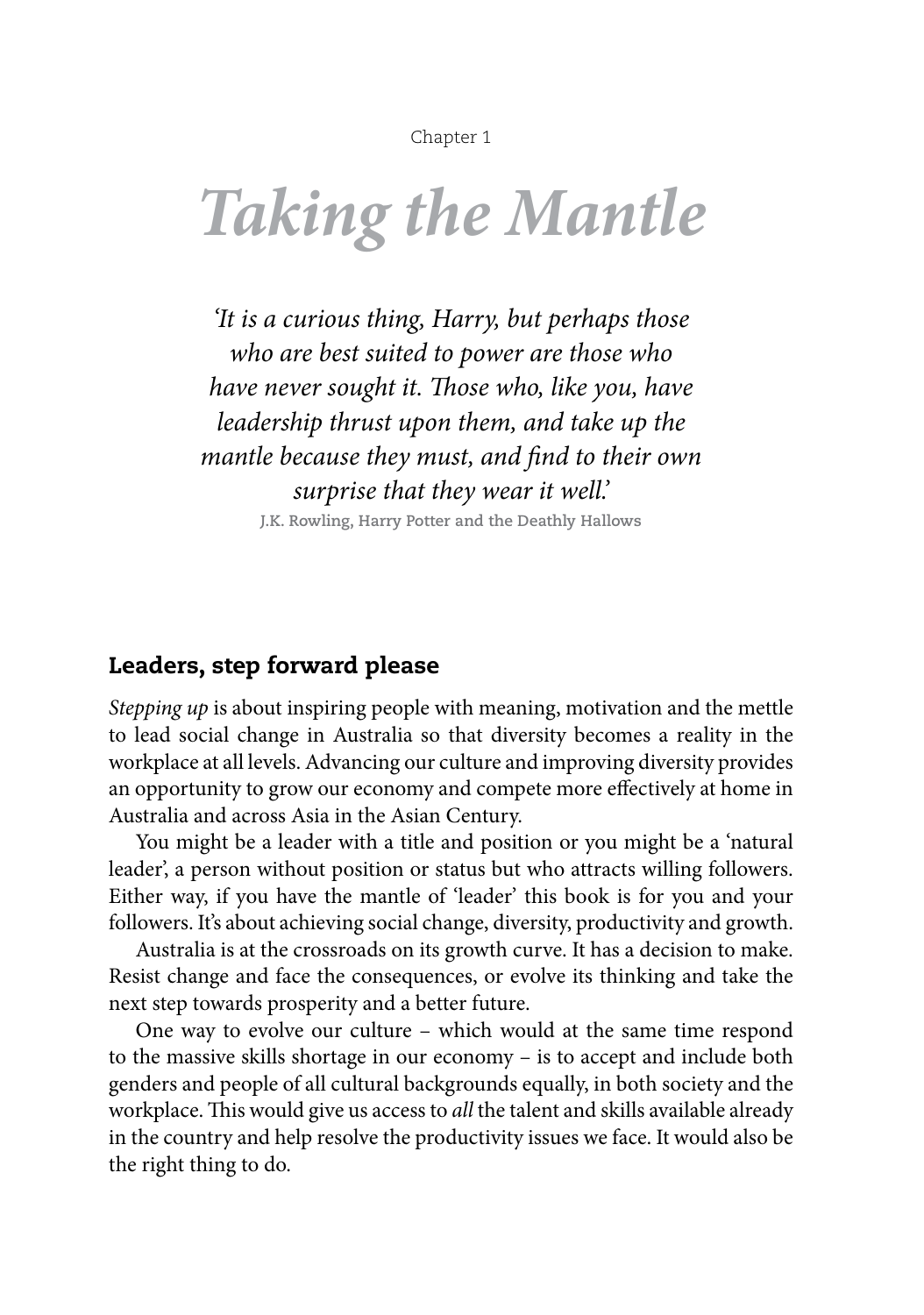How good would that be? By tapping into the full potential of Australia's working-age population, we could improve the productivity and performance of our businesses, industries and communities and we would also be turning our society into a fairer and more equitable place to live.

The grood vested that be? By trapping into the full potential of Andrahia<br>sweding, age population, we could improve the productivity and performance<br>of or business, and storic and convenients on development of the state i These good vouid that be? By topping into the full potential of Australia's wording or productions of our biometers and to componenties and correlate and correlate and correlate and correlate and correlate and correlate a Theirs good would that he? By tapping into the full potential of Australia's or of the proference of the productive and proference of the productive particular portions are considered to the most productive particular pol The course of the controller internal of the controller of the controller propare of the propare of the controller of the controller of the controller of the controller of the controller controller and the controller cont Tabov good would that be? By tapping into the full potential of Australia's or of our businesses, industries and communities and we would also be turning our coefforce, by infly integrating lumingrant vectors, the worldoc Their proper count of the state of the state of the state of the control of the product of the product of the product of the control of the control of the control of the control of the control of the control of the contro Tabling, the Mantle | 3<br>
Since groom based in the control interpret the productivity and greeformance<br>
stroken is no former and more equoted interpret at lives.<br>
The production of the format on the solute of the control in The model of that bee By tapping into the full potential of Australia's consequently in a consequently in a consequently and performance of the positive product product productive productions (and the positive production ( Taking the Manthe | 3<br>
gaot population, we could improve the productivity and performance<br>
straights into a faire could more equidable place to live.<br>
geoting the could subsed be turning<br>
geoting in a faire could by accep Taking the Mantule | 3<br>
consequences Cuotes Cuotes Cuotes Quotes Quotes Quotes Quotes Quotes Quotes Quotes Quotes Quotes Quotes Quotes Quotes Quotes Quotes Quotes Quotes Quotes Quotes Quotes Quotes Quotes Quotes Quotes Quo Theirs can do that be? By tapping into the full potential of Australia's consequently and componently product with productive productive productive productive and more equotially place to like the model in the solution of Taking the Manube | 3<br>
rocal dimpose the productivity and performance<br>
notes a industries and communities and we would also be turning<br>
the for achieve growth by accepting greater diversity in our<br>
notes a finite and none Taking the Manthe | 3<br>
conductively and componenties and we would also be turning<br>
a nativer and more constrable place to live.<br>
Le to achieve growth by accepting greater diversity in our<br>
fully integrating immigrant work Taking the Mandle | 3<br>
cs, includiven and communities and we would calo be turning<br>
is, includiven and communities and we would calo be turning<br>
to conduce growth by accepting guester diversity in our<br>
to schee guote Quot To<br>king the Mantle  $\parallel$  3 To this conductively and performance in the world and the world and be terming in<br>duratives and communities and the world also be terming a<br>inter and world and better at doing business in four-<br>p Taking the Mantle  $|3$ <br>
Taking the productivity and performance<br>
didurities and communities and we would also be turning<br>
derivative agreed (see to live,<br>
reading the and the state of verivaly in complements and the solut Taking the Mantle | 3<br>
and the could improve the productivity and performance<br>
and more equidable place to live.<br>
the could also be turning<br>
chieve grooth by accepting great rdiversity in our<br>
telegrating immigrant workers Taking the Mantle | 3<br>
the coord improve the productivity and performance<br>
strate and communities and we would also be turning<br>
interes and communities and we would also be turning<br>
interes growth by accepting greater dir Taking the Marite | 3<br>
be? By tapping into the productivity and performance<br>
tes condition and we would also be turning<br>
and convertable place to live,<br>
a domen countides and we bout also be turning<br>
testing in our computa Taking the Mantle | 3<br>
could improve the productivity and performance<br>
some could also be turning<br>
some could also be turning<br>
more equivable place to live.<br>
growth by accepting greater diversity in our<br>
tering immigrant v Taking the Mantle | 3<br>
By tapping into the full potential of Australia's<br>
and communities and we would also be turning<br>
nore equitable place to live.<br>
growth by accepting greater diversity in our<br>
top fo our organisations, Taking the Mantle | 3<br>
Or approach and communities and we would also be turning<br>
ere cequitable place to live-would also be turning<br>
ere cequitable place to live-would also be turning<br>
promptant workers in to the workforce Taking the Mantle | 3<br>
dimprove the productivity and performance<br>
communities and we would also be turning<br>
equitable place to live.<br>
wrth by accepting greater diversity in our<br>
minigrations, our leadership teams<br>
soluted Taking the Mantle | 3<br>simprove the productivity and performance<br>ommunities and we would also be turning<br>quutable place to live.<br>The by accepting greater diversity in our<br>migrant workers into the workforce and<br>follow rogani Taking the Mantle | 3<br>
mignalities and we would also be turning<br>
minulies and we would also be turning<br>
uitable place to live.<br>
by accepting greater diversity in our<br>
our organisations, our leadership teams<br>
corres and the Taking the Mantle | 3<br>
orove the productivity and performance<br>
munities and we would also be turning<br>
typ accepting greater diversity in our<br>
tyr accepting greater diversity in our<br>
grant workers into the workforce and<br>
al Taking the Mantle  $\vert$  3<br>
guote the productivity and performance<br>
unities and we would also be turning<br>
ble place to live.<br>
2 or cognitions, our leadership teams<br>
and better at doing business in fast-<br>
1 or expansions, ou into the full potential of Australia's<br>
ethe productivity and performance<br>
tristics and we would also be turning<br>
caccepting greater diversity in our<br>
accepting greater diversity tin our<br>
accepting logenter diversity duots to the full potential of Australia's<br>the productivity and performance<br>ics and we would also be turning<br>vorkers into the workforce and<br>paraisations, our leadership teams<br>better at doing business in fast-<br>better at doing bus of the full potential of Australia's<br>
e productivity and performance<br>
sand we would also be turning<br>
acce to live.<br>
conterts at doing bustiness in fast-<br>
ermore the branies and instant cause<br>
ermore the barriers that cause Taking the Mantle | 3<br>
productivity and performance<br>
and we would also be turning<br>
tring tring eract diversity in our<br>
rethers into the workforce and<br>
trer at doing business in fast-<br>
trer at doing business in fast-<br>
enro e full potential of Australia's<br>coductivity and performance<br>not we would also be turning<br>to live.<br>there are diversify in our<br>more the bursting business in fast-<br>there are doing business in fast-<br>cuotes bursting and accuote Taking the Mantle | 3<br>
dull potential of Australia's<br>
ductivity and performance<br>
live.<br>
Il geneate diversity in our<br>
sy treater diversity in our<br>
art doing business in fast-<br>
the barriers that cause<br>
their carres and keep Les Couotes Cuotes Cuotes Cuotes Cuotes Cuotes Cuotes Cuotes Cuotes Cuotes Cuotes Cuotes Cuotes Cuotes Cuotes Cuotes Cuotes Cuotes Cuotes Cuotes Cuotes Cuotes Cuotes Cuotes Cuotes Cuotes Cuotes Cuotes Cuotes Cuotes Cuotes Positivity and performance<br>
would also be turning<br>
2.<br>
cater diversity in our<br>
to the workforce and<br>
to uu teadership teams<br>
careers and keep them<br>
7. Australia's long-term<br>
r laurels is not a clever<br>
gs you opinions from vity and performance<br>could also be turning<br>other diversity in our<br>other workforce and<br>our leadership teams<br>have barriers that cause<br>are barriers that cause<br>are are are all some decrement and a dever<br>s you opinions from<br>inv ential of Australia's<br>ty and performance<br>uld also be turning<br>er diversity in our<br>the workforce and<br>ureladership teams<br>genus and keep them<br>terms and keep them<br>you opinions from<br>ing there) on these<br>s a small sample of<br>d have and performance<br>
d also be turning<br>
diversity in our<br>
leadership teams<br>
leadership teams<br>
leaders and keep them<br>
tralia's long-term<br>
reals is not a clever<br>
ou opinions from<br>
gue there are a small sample of<br>
a small sample ial of Australia's<br>
nd performance<br>
also be turning<br>
iversity in our<br>
workforce and<br>
acadership teams<br>
susiness in fast-<br>
riers that cause<br>
same keep them<br>
alia's long-term<br>
ls is not a clever<br>
opinions from<br>
there on thes persity in our vorkforce and<br>siness in fast-<br>iers that cause<br>in fast-<br>in fast-<br>in fact cause<br>propinions from<br>nere) on these<br>nearly on these<br>all sample of<br>each. There in their lives duotes and<br>inference and<br> $\begin{bmatrix} \circ \\ \circ \\ \circ \\$ es Cuotes Cuotes Cuotes Cuotes Cuotes Cuotes Cuotes Cuotes Cuotes Cuotes Cuotes Cuotes Cuotes Cuotes Cuotes Cuotes Cuotes Cuotes Cuotes Cuotes Cuotes Cuotes Cuotes Quotes Quotes Quotes Quotes Quotes Quotes Quotes Quotes Qu It is possible to achieve growth by accepting greater diversity in our workforce. By fully integrating immigrant workers into the workforce and allowing them to rise to the top of our organisations, our leadership teams would be more cross-culturally skilled and better at doing business in fastgrowing and emerging Asian countries. If we remove the barriers that cause females to exit the workforce early we will prolong their careers and keep them actively producing in the fields they were trained for. Australia's long-term competitiveness is a reason for changing; resting on our laurels is not a clever option.

I am not alone in my thinking. *Stepping Up* brings you opinions from across Australia and Asia (largely Australian nationals living there) on these matters, which are vital to our growth and future. Here is a small sample of what is to come from the 100 leaders interviewed.

#### **On the Australia–Asia opportunity**

Leaders of Australian companies should come to China and have a look. There are a number of senior people who have never been to China in their lives. Where is the intellectual curiosity? There seems to be an indifference and intellectual arrogance.

Dr Geoff Raby, Chief Executive Officer, Geoff Raby & Associates (and former Australian Ambassador to China), Beijing, China

Australia has poor cultural diplomacy and we are being outspent by Europeans who are building soft-power relationships in the Asia region. The current generation of middle managers in Australia have a gap in their education: being able to understand the issues of Asia and knowing how to be part of the Asia region is important. It's not just about languages; it is about understanding the cultures.

Sid Myer AM, Chairman, Myer Family Company, Melbourne, Australia

Australia should have a head start over other Western countries, but it doesn't. There are a lot of German and French investors in China and they have had more time to resolve issues. There are many cultures in the European Union and people from Europe are more culturally aware when they come to China due to their experience in working across many cultures.

Joanne Wood, Chairman, Capital Eight, Shanghai, China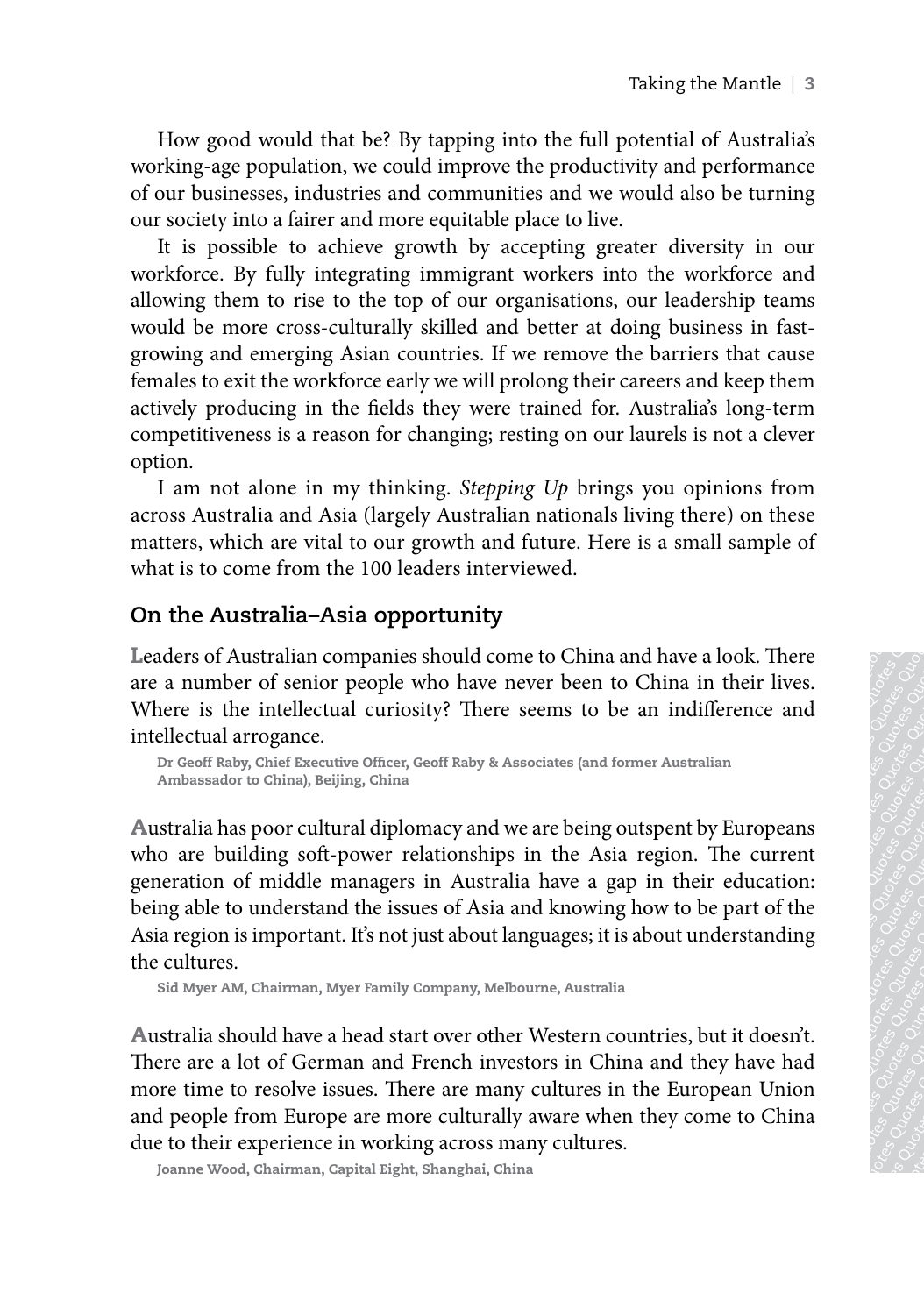Sometimes we are under the illusion that because everyone in Asia speaks English that we don't need to learn Asian languages. Knowing other languages provides an entree to understanding other cultures. We are at a huge disadvantage with our Asian neighbours who speak English: we have not learned their language or made a collective effort as a nation to engage with them.

Diane Grady AM, Non-Executive Director, Macquarie Group, Sydney, Australia

Expat managers need to be careful that they don't spend all their time trying to make Asian people like us. Australians that come here tend to make the assumption that our ways are better and try and teach them how to do things 'properly'. This can be insulting to Asian people and is not the right way to approach working here.

Andrew Macintosh, Chief Executive Officer, Hanhong Private Equity, Hong Kong, China

Local people in Singapore and Hong Kong say that of all the Western foreigners in the region, the Australians are most difficult to deal with. They say Australians push the view that 'This is how it is done back home so this is how it should be down here'. This view is not appreciated by Asian locals. They say they prefer British and European expats because they find them more empathetic.

Dharma Chandran, Chief Human Resources Officer, Leighton Holdings, Sydney, Australia

#### **On Australia's culture**

Music Cuotes Quotes Quotes Quotes Quotes Quotes Quotes Quotes Quotes Quotes Quotes Quotes Quotes Quotes Quotes Quotes Quotes Quotes Quotes Quotes Quotes Quotes Quotes Quotes Quotes Quotes Quotes Quotes Quotes Quotes Quote M using the step of the step of the step of the state duotes and the state of the condensitating of the suote of the state of the state and a collective effort as a nation binne Grady AM, Non-Executive Direction as a nati 4 | Stepping Up: The power of diversemult of the control of the control of the control of the control of the control of the control of the matter to make Asian propel like us. An assumption that our ways are betted to be 4 | Stepping Up: The power of diversity Sometimes we are under the illusion that we don't head a collective effort as a nation to ellustra and interest quotes Cuotes and an explodent control binne Guotes Auotion to make A 4 Stepping Up: The power of diversis Sometimes we are under the illusion that we don't need to uderstanding other our Asian neighbours who speak Ernal are and to mismogenes need to be careful to make Asian people like us. 4 | Stepping Up: The power of diversity Sometimes we are under the illusion that we dont near Asian negphouse who speak Englis made a collective effort as a nation to ering buotes Cuotes Auotion and the control of the mat 4 | Stepping Up: The power of diversity<br>
Sometimes we are under the illusion that<br>
that we don't need to learn Asian languag<br>
and enter to understanding other culture<br>
our Asian neighbouss who speake Rugilian<br>
made a coll 4 | Stepping Up: The power of diversity Sometimes we are under the illusion that beea that median neglibours who speak English : we can Asian neglibours who speak English : we can conclude Asian proper line Graph and a co 4 Stepping Up: The power of diversity Sometimes we are doted the dilusion that because that we don't need to locarn Asian ingluotes who speak English: we link are distinguished with the station to engage varianes and colu 4 Stepping Up: The power of diversity Sometimes we are under the illusion that because that we dont need to learn Asian languages. Know our Asian neighbours who speak kinglish: we have made a collective effort as a nation 4 | Stepping Up: The power of diversity Sometimes we are under the illusion that because that we don't need to locar Asian lengtons who speak English: we how to passe a Replation whose Duotes Cuotes Quotes Quotes Quotes Q 4 | Stepping Up: The power of diversity<br>
Sometimes we are under the illusion that because chart word the control of the control of the control of the control of the control of the control of the control of the control of 4 | Stepping Up: The power of diversity Sometimes we are under the illusion that because. Veca are that we don't need to understanding other callumes. We are youn our Asian neighbours who speak linglish: we have our mode 4 | Stepping Up: The power of diversity<br>
Sometimes. We are at a the control condition and the column are complementared and percel to medical complementarility of the condition of the page with them and a condition of the 4 | Steeping Up: The power of diversity<br>
Sometimes we are an der the illusion that because everyons that we don't need to lone<br>This and an eigentical ingo the cultures. We are at a he one to lone and a collective effort a 4 Steeping (ip: The power of diversity Somchina because cocryones in that we don't need to learn Asian languages. Knowing other 1 on that we don't need to locat Asian need and the colubes We at a study on the contes as a 4 Steeping Up: The power of diversity Some<br>idian (solar Asian longings). Rooviery of the and the solar diversion and the same of the control median conditions of the quotes Auotical properties and the control of parameter 4 Stepping (ip: The power of diversity Somchina hosts coveryons in that we don't need to locarn Asian languages. Knowing other I on rature to understanding other a wears a negate vinto the case of a such the case of the c 4 | Stepping Up: The power of diversity<br>
Sometimes weare the add to learn Asian inaquegas. Krowing direle transdation<br>
and an enteret to understanding other celutings. We are at a huge d<br>
out Asian neighbours who speak Em 4 | Stepping Up: The prower of diversity<br>
Sometimes, Korowing other dampages, Korowing other dampages Amovemus<br>
and weak on the data of dam Axian languages. Korowing other dampages and<br>
out Axian neighbouss who speaks Len 4 | Stepping Up: The power of diversity<br>
Sometimes We are alt and happengas. Krewwing their happengas (also<br>
and mediator do locar Asian Inequages. Krewwing their happengas (also<br>
our Asian neighbouse who speeds English: 4 Stepping Up: The power of diversity Some<br>citares Comparation (Internal choicen Assau a progresse. New more solice a<br>relations on the case of the control of column anguotes Cupitative where a<br>note also meeting of the cuo 4 Stepping Op: The power of diversity Some<br>images. Knowing olehr and almogens. Knowing olehr and almost a followed a<br>state and the set a simple policies and the state duotes and the state duotes duotes duotes duotes Cuote 4 (Stepring Up: The power of circuits) Sometimes we are under the distant and contain Asia along asses. Kowing other data parallel in the double contain Singlin and Hamilton the heat of the anisother distant and the doubl 4 Stepsing Up: The power of diversity<br>
Sometimes we are alloged as following duote and other alloged as following due that the dotto and the definite duotes duotes duotes duotes and the duotes Cuotes Auoting to the calinea There is racism in Australia like every other society on earth. It is generally directed to the most recent arrivals. The latest wave of immigrants is the group that attracts the hostility. A bias towards the Greeks and Italians that was present in the 1970s and 1980s has now gone. Now it's directed at the Iraqis and Africans who are coming here. We have never been nervous about the English or the New Zealanders who come in larger numbers because they have similar cultural origins to us.

Hugh Mackay, Social Researcher and Writer, Sydney, Australia

In the city there are some people who are passionate about diversity and are doing it, some who want to make the change but have no idea how to go about it, some who have unconscious bias; and the last group are just not interested.

Catriona Noble, Chief Executive Officer, McDonald's Australia, Sydney, Australia

It is supposed to be egalitarian here, yet there are few less egalitarian places in the world. The first thing people ask is "What school did you go to?" and "Where do you live?" so that they can categorise you.

Mike Smith OBE, Chief Executive Officer, Australian and New Zealand Banking Group, Melbourne, Australia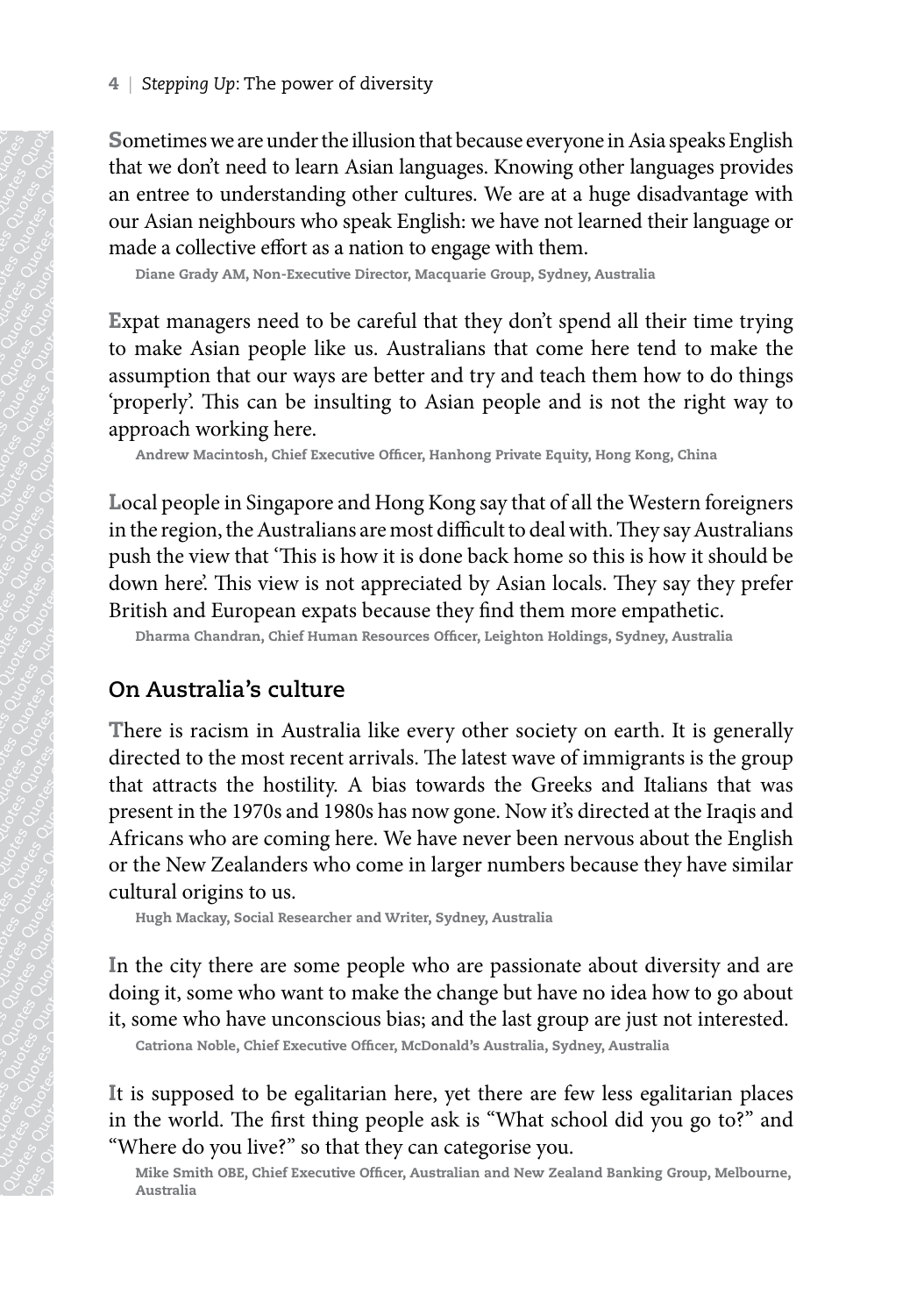People go overseas to broaden themselves and broaden their skills. Australians and New Zealanders excel because they are more competitive. They are ambitious. Aussies who move overseas grow. They grow in a bigger marketplace and then they worry about coming back as it is smaller. If we want to minimise the brain drain we are facing in Australia, we have to make it easier for expats to come home – we need to support them to get back into their profession and communities.

Stephen Roberts, Chief Country Officer, Citi, Australia and New Zealand, Sydney, Australia

People go merrican to broaden the<br>ansalves and broaden their disk, startinian and New Zealmoins excel because they are more compatible. Auxilian<br>and New Zealmoins cecels because they are more compatible. Auxilian<br>and New This proping the Month of the Couote Cuotes Cuotes Cuotes Cuotes Cuotes Cuotes Cuotes Cuotes Cuotes Cuotes Quotes Cuotes Quotes Quotes Quotes Quotes Quotes Quotes Quotes Quotes Quotes Quotes Quotes Quotes Quotes Quotes Qu The context of the context of the context of the context of the match ( $\alpha$ ) and the context of the match of the context of the context of the context of the context of the context of the context of the context of the con The payable goovernears to broaden the<br>measure and bread chore and the sympath control to the payable and the<br>the thermal control to the sympath control to the sympath control to the<br>sympathe and the measure of the sympat Training the Manthe | 5<br>
Training New Zeslation's excel the cuote Quotes Que pro the most competitive. They are most competitive to the simulate of the properties of the simulate of the simulate of the simulate of the sim Taking the Mantle | 5<br>
New Zealanders each decause the yare more competitive. They are the<br>different Zaudin New orient provides the yare competitive. They are the<br>different alone that the consistent provides a lass symbol Taking the Mantle | 5<br>
New Zealanders excel because they are more competitive. They are more competitive and the<br>suitable competitive and the sail simular II we want to mainting<br>the main person of the sail simular (i.e. we Taking the Matthe | 5<br>
New Vecklanders & coef because they are more competitive. They are<br>non-Kny and the model of the smaller If we want to minister and the<br>smaller of the smaller (Figuote Theorem and the model of the sma Taking the Mantde | 5<br>
20 overseas the broaders recel because they are over competitive. They are more competitive, they are more competitive, they are more competitive, they are more competible and the subset complex as Taking the Mant<br/>U $\leq$  Scalis of Scalis Correlates they wore competitive. They are the<br/>consider the most competitive, they want to minimize the most competitive<br/>West Correlate Chorea Cuotes Cuotes Cuotes Cuote Theirs chose of the model is the sympabor of the sympabor scale and the sympabor scale of the sympabor scale of the sympabor scale and the sympabor scale and the sympabor scale and the sympabor scale channel in the sympab Taking the Manube | 5<br>
States and broaden theme area of mean on competitive. They are notes Quotes Quotes Quotes Quotes Quotes Quotes Quotes Quotes Quotes Quotes Quotes Quotes Quotes Quotes Quotes Quotes Quotes Quotes Quo Taking the Manthe  $|5$ <br>
Since who more corrected because they are more competitive. They are more competitive and<br>
were an focing in Australia, we have to make it easies for expansion<br>
we are facting in Australia, we have Taking the Mande  $|\cdot$ 5<br>
Taking the Save University are more competitive. They are more competitive. They are more competitive, the growth in doget makes the asset for the systems of the competent of the systems of the com To king the Mantle  $|$  5<br>
on those overseas grows they grow in a bigger matching are a computed by the and the match in the transition of<br>
a proportion and the match in the transition of the same of the same of match in t Taking the Mantle  $|5$ <br>
To brow coverase grow. They are more competitive. They are<br>
no now coveras grow. They gene in a slogar matching<br>accuracy disorder and the parameter factor of the state of the state of the<br>
re facin Taking the Mantle  $|$  5<br>
not coveragus grows they grow in abiger markelplace<br>
not coming back as it is smaller. If we want to minimise<br>
facing in Australia, we have to make it easier for expans<br>
facing in Australia, we ha Taking the Mantle | 5<br>
Tot because they are nore competitive. They are<br>
move overcosa grow. They grow in a bigger maticchplace<br>
not coming back as it is smaller. If we want to minimise<br>
eign in Australia, we have to make i Taking the Maritle | 5<br>
concerverseas grows They grow in a bigger market<br>place Correlation Cuotes Quotes Quotes Quotes Cuotes Quotes Quotes Quotes Quotes Quotes Quotes Quotes Quotes Quotes Quotes Quotes Quotes Quotes Quote Taking the Mantle | 5<br>
1 because they are more competitive. They are<br>
coming back as it is smaller. If we want to minimise<br>
g in Australia, we have to make it easier for expast<br>
comport them to get hack into their professi Taking the Mantle | 5<br>
bocascas prow, 'lhey grow in a bigger matket]eace<br>
ming back as it is smaller. If we want to minimise<br>
in Australia, we have to make it easier for expass<br>
support them to get back into their professi Taking the Mantle | 5<br>
creases grow They grow in a bigger marketplace<br>
creases grow They grow in a bigger marketplace<br>
Australia, we have to make it easier for expats<br>
choustralia, we have to make it easier for expats<br>
eny Taking the Mantle | 5<br>
ensures they are more competitive. They remove Competitive Quotes Quotes at its smaller. If we want to minimise<br>
sustraining, we have to make it teasier for expats<br>
poper them to get back into their Taking the Mantle | 5<br>
snee they are more competitive. They are<br>
back as it is smaller. If we want to minimise<br>
back as it is smaller. If we want to minimise<br>
stralia, we have to make it easier for expats<br>
at, Australia an Taking the Mantle | 5<br>
relves are more competitive. They are<br>
are they are more competitive. They are<br>
ack as it is smaller. If we want to minimise<br>
radia, we have to make it casier for cxpats<br>
them to get back into their Taking the Mantle | 5<br>
Regrow They grow in a bigger marketplace<br>
Results, we have to make it reasier for expats<br>
then to get back into their profession<br>
that is smaller. However, we denote the same of the state of the<br>
sta Taking the Mantle  $|$  5<br>
Sus and broaden their sixtlis. Australians<br>
Sus it is smaller. If we want to minimise<br>
a, we have to make it easier for expass<br>
and we keeling the want to minimise<br>
mula and New Zealand, Sydney, A and broaden their skills. Australians<br>
y are more competitive. They are<br>
it is smaller. If we want to minimise<br>
it is smaller. If we want to minimise<br>
the and vew zealand, sydney, Australia<br>
them to get back into their pro d broaden their skills. Australians<br>
are more competitive. They are<br>
They grow in a bigger marketplace<br>
is smaller. If we want to minimise<br>
to get back into their profession<br>
and New Zealand, sydney, Australia<br>
and New Zea broaden their skills. Australians<br>
Free more competitive. They are<br>
hey grow in a bigger market<br>place<br>
smaller. If we want to minimise<br>
or get back into their profession<br>
or det hack into their profession<br>
or det hack int Taking the Mantle | 5<br>
roaden their skills. Australians<br>
more competitive. They are<br>
over to make it easier for expats<br>
get back into their profession<br>
New Zealand, Sydney, Australia<br>
to appreciate our culture as a<br>
vary, paden their skills. Australians<br>
grow in a bigger marketplace<br>
grow in a bigger marketplace<br>
to make it easier for expats<br>
to back into their profession<br>  $\frac{1}{2}$  work also also more proplements<br>
appreciate our culture a Taking the Mantle | 5<br>
Den their skills. Australians<br>
Dror competitive. They are<br>
Den in a bigger marketplace<br>
Leler. If we want to minimise<br>
back into their profession<br>  $z \neq z$ <br>
zealand, sydney, Australia<br>
appreciate our e competitive. They are with a bigger market<br>Phale want to minimise  $\frac{1}{2}$  and the veart to minimise and the theories due that in the state of the state of the state of the state of the state of the state of the state Competitive. They are  $\frac{1}{2}$  and a bigger marketplace of  $\frac{1}{2}$  and  $\frac{1}{2}$  and  $\frac{1}{2}$  and  $\frac{1}{2}$  and  $\frac{1}{2}$  and  $\frac{1}{2}$  and  $\frac{1}{2}$  and  $\frac{1}{2}$  and  $\frac{1}{2}$  and  $\frac{1}{2}$  and  $\frac{1}{2}$  and  $\frac{1}{2$ ompetitive. They are<br>
a a bigger marketplace<br>
ive want to miminise the carre for expans<br>
into their profession<br>
d, sydney, Australia<br>
ciate our culture as a<br>
e we are down at the<br>
he young Asians who<br>
nore people from our It is kills. Australians<br>
Subgree market phace are also their profession<br>  $\frac{1}{2}$  is te casier for expats<br>
and the their profession<br>
sydney, Australia<br>
at e our culture as a<br>
we are down at the<br>  $\frac{1}{2}$  y  $\frac{1}{2}$  y Detitive. They are gager marketplace<br>
vant to minimise<br>
t easier for expats<br>
of their profession<br>
due, Australia<br>
e our culture as a<br>
e are down at the<br>
people from our<br>
strom them. The<br>
from them. The<br>
from them. The<br>
fro s and the strain in the strain of the strain of the strain of the strain of the strain of the strain of the strain of the strain of the strain of the strain of the strain of the strain of the strain of the strain of the st Next to minimise<br>
Series profession<br>  $\begin{array}{c}\n\text{A} \text{a} \text{U} \text{a} \text{u} \text{b} \text{c} \text{d} \text{d} \text{d} \text{c} \text{d} \text{d} \text{e} \text{d} \text{d} \text{d} \text{d} \text{e} \text{d} \text{d} \text{e} \text{d} \text{d} \text{e} \text{d} \text{d} \text{e} \text{d} \text{d} \text{e} \text{d} \text{d} \text{e} \text{d} \$ Cuotes Cuotes Cuotes Cuotes Quotes Quotes Quotes Quotes Quotes Quotes Quotes Quotes Quotes Quotes Quotes Quotes Quotes Quotes Quotes Quotes Quotes Quotes Quotes Quotes Quotes Quotes Quotes Quotes Quotes Quotes Quotes Quote **Purces Authorizes Authorizes Authorizes Authorizes Authorizes Authorizes Authorizes Authorizes Authorizes Authorizes Quotes Quotes Quotes Quotes Quotes Quotes Quotes Quotes Quotes Quotes Quotes Quotes Quotes Quotes Quote** When people come to Australia we like them to appreciate our culture as a mark of respect and dignity. This works both ways. Here we are down at the end of the world and we need to cultivate relationships. The young Asians who come here are highly ambitious and I would like to see more people from our firm in Asia come and work in Australia; we could learn a lot from them. The growing importance of the region was illustrated at a recent financial services conference I went to where one speaker delivered in Mandarin; that was a wake-up call for all of us.

Jenny Parker, Office Managing Partner, Ernst & Young Global, Queensland, Australia

#### **On gender diversity**

If I were a chairman on an ASX board and I saw 12 men looking at me, I would be very worried as it wouldn't reflect the population. Having the right people on the board with the right skills is what is important and you have to work hard at it. The reality is that it is an old boys club and they haven't worked hard at it. The chair and the CEO should have to explain why it looks nothing like the world that they are operating in. If you had to do that for a few years it would fix itself.

Paul Waterman, President, BP Australia, Melbourne, Australia

The unfairness rattles me. The discrimination goes from the 'incredibly obvious' to the 'more subtle'. Women often get told 'We like what you do, but temperamentally you are not right for the job'. Then there was the active resistance to change. Women going on maternity leave used to be retrenched. Then male managers tried to adopt the language of change and started talking about 'including women' but they also made demeaning remarks behind their backs to protect the status quo. How long do we put up with this?

Ann Sherry AO, Chief Executive Officer, Carnival Australia, Sydney, Australia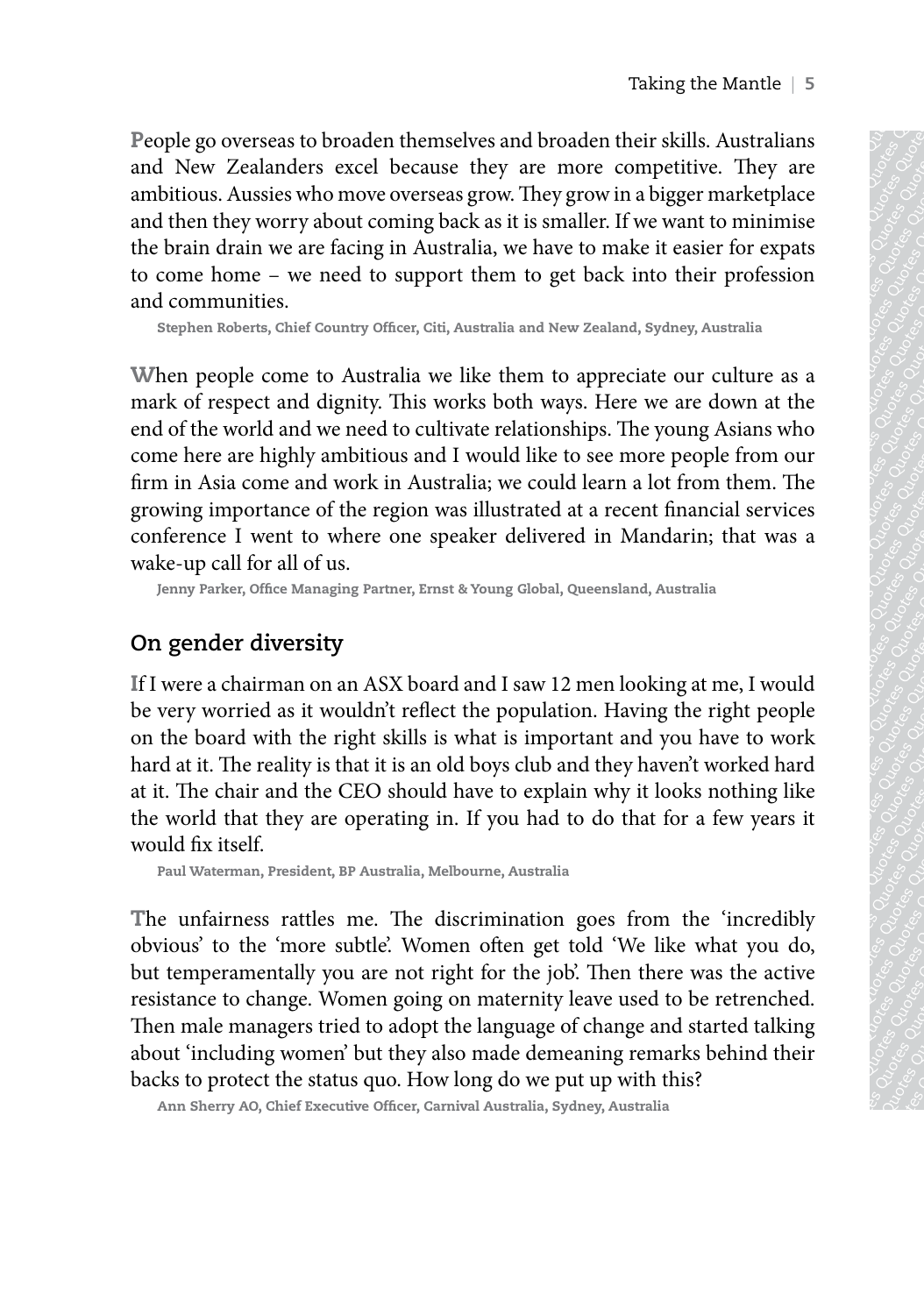Unless you have quotas, it is not going to happen. Quotas make you think differently. You will be motivated to allocate resources to find, train and retain the right people. You will talk more about the issues and seek to make others aware. You need to be clear that it is not just about women or gender, it is about diversity and its benefits.

Craig Drummond, Chief Executive Officer, Bank of America Merrill Lynch, Sydney, Australia

I really dislike that males are mentoring females. This so-called mentoring is really about the men getting to know the women and being prepared to say that they can do the job and 'backing them'. It's about making baby-boomer males more comfortable as they have not worked with women before. Luckily, Gen X men have more experience with women and are better with them.

Shirley In't Veld, Non-Executive Director, Asciano, Perth, Australia

*Stepping Up* begins with why we don't have broad diversity in our businesses and societies already and what has stopped it from occurring. Then we discuss how greater diversity can boost productivity and growth, what changes are required and how to put those changes in place.

**Example 19** and the diffusion of the diffusion of the conduction of the conduction of the conduction of the conduction of the conduction of the conduction of the conduction of the conduction of the diffusion of the diffu  $\begin{array}{c} 6 \ \text{L} \\ \hline \text{C} \\ \text{C} \\ \text{D} \\ \text{d} \\ \text{d} \\ \text{d} \\ \text{d} \\ \text{d} \\ \text{d} \\ \text{e} \\ \text{f} \\ \text{g} \\ \text{h} \\ \text{h} \\ \text{h} \\ \text{h} \\ \text{h} \\ \text{h} \\ \text{h} \\ \text{h} \\ \text{h} \\ \text{h} \\ \text{h} \\ \text{h} \\ \text{h} \\ \text{h} \\ \text{h} \\ \text{h} \\ \text{h} \\ \text{h} \\ \text{h} \\ \text{h} \\ \text{h} \\ \text{$ Q uotes Quotes Quotes Quotes Quotes Quotes Quotes Quotes Quotes Quotes Quotes Quotes Quotes Quotes Quotes Quotes Quotes Quotes Quotes Quotes Quotes Quotes Quotes Quotes Quotes Quotes Quotes Quotes Quotes Quotes Quotes Quotes  $\begin{array}{c|c} \n6 & \text{Step} & \text{Unless} \\ \n7 & \text{Unless} & \text{difference} & \text{the right} \\ \n8 & \text{average} & \text{average} & \text{average} \\ \n9 & \text{average} & \text{negative} & \text{average} \\ \n1 & \text{regular} & \text{three} & \text{more} \\ \n2 & \text{average} & \text{average} & \text{average} \\ \n3 & \text{average} & \text{average} & \text{average} \\ \n4 & \text{average} & \text{average} &$  $\begin{array}{c} \n\begin{array}{c}\n\text{S} \\
\text{S} \\
\text{S} \\
\text{S} \\
\text{S} \\
\text{S} \\
\text{S} \\
\text{S} \\
\text{S} \\
\text{S} \\
\text{S} \\
\text{S} \\
\text{S} \\
\text{S} \\
\text{S} \\
\text{S} \\
\text{S} \\
\text{S} \\
\text{S} \\
\text{S} \\
\text{S} \\
\text{S} \\
\text{S} \\
\text{S} \\
\text{S} \\
\text{S} \\
\text{S} \\
\text{S} \\
\text{S} \\
\text{S} \\
\text{S} \\
\text{S} \\
\text{S} \\
\text{S}$  $\begin{array}{c|c} 6 & \text{Step} \\ \hline \text{M} & \text{S} & \text{S} & \text{S} & \text{S} & \text{differential} \\ \text{average} & \text{average} & \text{average} \\ \text{average} & \text{average} & \text{average} \\ \text{average} & \text{average} & \text{average} \\ \text{average} & \text{average} & \text{average} \\ \text{average} & \text{average} & \text{average} \\ \text{average} & \text{average} & \text{average} \\ \text{average} & \text{average} & \text$  $\begin{array}{c|c} \text{6} & \text{Stepping} \\ \text{6} & \text{inferently,} \\ \text{the right point} \\ \text{average Draw} \\ \text{average Draw} \\ \text{4} & \text{charge Draw} \\ \text{4} & \text{4} \\ \text{4} & \text{4} \\ \text{4} & \text{4} \\ \text{4} & \text{4} \\ \text{5} & \text{6} \\ \text{6} & \text{6} \\ \text{7} & \text{7} \\ \text{8} & \text{8} \\ \text{9} & \text{10} \\ \text{10} & \text{11} \\ \text{11} & \text{12} \\ \text{12} & \text{1$  $\begin{array}{c|c} \mathbf{6} & \mathbf{Stepping} & \mathbf{Unless} & \mathbf{Unless} & \mathbf{Our} \\ \mathbf{over} & \mathbf{blue} & \mathbf{blue} & \mathbf{blue} & \mathbf{blue} \\ \mathbf{blue} & \mathbf{blue} & \mathbf{blue} & \mathbf{blue} \\ \mathbf{blue} & \mathbf{blue} & \mathbf{blue} & \mathbf{blue} \\ \mathbf{blue} & \mathbf{blue} & \mathbf{blue} & \mathbf{blue} \\ \mathbf{blue} & \mathbf{blue} & \math$ Guotes Quotes Quotes Quotes Quotes Cuotes Cuotes Cuotes Cuotes Cuotes Cuotes Cuotes Cuotes Cuotes Cuotes Cuotes Cuotes Cuotes Cuotes Cuotes Cuotes Cuotes Cuotes Cuotes Cuotes Quotes Quotes Quotes Quotes Quotes Quotes Quot  $\begin{array}{c|c} \mathcal{E} & \mathcal{E} & \mathcal{E} & \mathcal{E} & \mathcal{E} & \mathcal{E} & \mathcal{E} & \mathcal{E} & \mathcal{E} & \mathcal{E} & \mathcal{E} & \mathcal{E} & \mathcal{E} & \mathcal{E} & \mathcal{E} & \mathcal{E} & \mathcal{E} & \mathcal{E} & \mathcal{E} & \mathcal{E} & \mathcal{E} & \mathcal{E} & \mathcal{E} & \mathcal{E} & \mathcal{E} & \mathcal{E} & \mathcal{E} & \mathcal{E} & \mathcal{E} & \mathcal{E} & \$  $6 \mid$  Stepping Up: T<br>
Unless you have<br>
differently. You v<br>
the right people.<br>
aware. You need<br>
diversity and its people.<br>
Traily dislike the<br>
really about the r<br>
really about the r<br>
more comfortabl<br>
men have more comforta Guotes Quotes Quotes Quotes Quotes Quotes Quotes Quotes Quotes Quotes Quotes Quotes Quotes Quotes Quotes Quotes Quotes Quotes Quotes Quotes Quotes Quotes Quotes Quotes Quotes Quotes Quotes Quotes Quotes Quotes Quotes Quot 6 | Stepping Up: The po<br>
Unless you have quote differently. You will be<br>
the right people. You velous<br>
diversity and its benefically about the mean guide Duotes Cuotes Quotes Quotes Quotes Quotes Quotes Quotes Quotes Quot 6 | Stepping Up: The pow<br>
Unless you have quote differently. You will be<br>
the right people. You well be<br>
diversity and its benefit<br>
craig Drammond, chief En<br>
I really dislike that ma<br>
relay about the men ger<br>
they can do 6 | Stepping Up: The power of the right people. You will be motive aware. You need to be clear diversity and its benefits. Craig Drummond, Chief Execution Craig Drummond, Chief Execution Craig Drummond, Chief Execution Cr 6 | Stepping Up: The pown<br>
differently. You will be the right prople. You will be the right prople. You will be the diversity and its benefits<br>
craig Drammond, Chief Ext<br>
craig Drammond, Chief Ext<br>
Ireally dislike that ma 6 | Stepping Up: The power of the right prople. You will be motion the right prople. You will be avera You need to be clear diversity and its benefits. Only distile that males a really about the men getting they can do th 6 | Stepping Up: The power of c<br>
Unless you have quotas, it it differently. You will be motive,<br>
were, You roed to be clear the diversity and its benefits.<br>
Curing Drummond, Chief Executive<br>
I really dislike that males ar 6 | Stepping Up: The power of diverable the right people. You will be motivated the right people. You will be motent that it diversity and its benefits. Craig Drummond, Chief Executive Office Treally dislike that males ar 6 | Stepping Up: The power of diverticals the right people. You will be motivated the right people. You well to look clear that it idversity and its benefits. Can if we can concert and the people of the rally abilitie tha G Stepping Up: The power of diversity Unless you have quotas, it is not goin the indivised of all exercity and its benefits.<br>
Couvoil exhibit the more distance and aware. You need to be clear that it is no<br>
cousig Drummon 6 Stepping Up: The power of diversia Unless you have quotas, it is not differently. You will be motivated to were, You need to be clear that it is diversity and its benefits. Cast prommon, chief Executive offices, Treally G Steeping Up: The power of diversity United Columbia Cuotes Cuotes Cuotes Cuotes Cuotes Cuotes Cuotes Cuotes Quotes Quotes Cuotes Cuotes Cuotes Cuotes Cuotes Cuotes Cuotes Cuotes Cuotes Cuotes Cuotes Cuotes Cuotes Cuotes 6 | Stepping Up: The power of diversity<br>Unless you have quotas, it is not going<br>differently. You will be motivated to allo<br>the right people. You will talk more abe<br>aware. You need to be clear that it is not j<br>diversity and 6 | Stepping Up: The power of diversity<br>
Unless you have quotas, it is not going to<br>
differently, You will be motivated to allocate<br>
deversity and its benefits.<br>
cause Noute do be clear that it is not just a<br>
diversity an 6 Stepping Up: The power of diversity Unless you have quotas, it is not going to differently. You will be motivated to allocate the signal diversity and its benefits. Couse denote the diversity and its benefits. Couse Con 6 Stepping Up: The power of diversity Unless you have quotas, it is not going to hap differently, You will be motivated to allocate resot the right propose. You need to be clear that it is not) used about the is awere. Yo 6 | Stepping Up: The power of diversity<br>
Unless you have quotas, it is not going to his differently You will be motivated to allocate reformed the regative of<br>
diversity and its benefits.<br>
Couse Duote Quotes Clear that it 6 | Stepping Up: The power of diversity<br>
Unless you have quotas, it is not going to happedifferently. You will be motivated to allocate resot the right propose. You well do show the same about the is a diversity and its b 6 | Stepping Up: The power of diversity<br>
Unless you have quotas, it is not going to happed<br>
differently root will be motivated to allocate resour<br>
the right propole. You will tak more about the issue<br>
awere You need to be 6 | Stepping Up: The power of diversity<br>
Unless you have quotes divide to alocate resources the right propole. You uvil the more about the issues aware. You need to be clear that it is not gives about worm<br>
diversity and 6 | Stepping Up: The power of diversity<br>
Unless you have quotas, it is not going to happen. Qu<br/>differently Yop would be local to the right in positive domains and the right properties and its lengths.<br>
and its lone of  $6$  Stepping (ip: The power of diversity Unless you have quotes, it is not going to happen. Quote differently, You will be motivated to allocate resources to fin the right people. You will the motivation dover the states 6 | Stepping Up: The power of diversity<br>
Unless you will be moited at colocate resources to<br>
differently You will lamb (moticated at colocate resources to<br>
awere, You need to be clear that it is not just about woment<br>
div  $6$  Stepping (ip:The power of diversity Unless year differently, You will be motivated to allocate resources to find the motivation different propis. To will the bound that home calour the steads and some converse of dive 6 | Stepping Up: The power of diversity<br>
Unless you hills convide duotable to allocate resources to find, the convides convides duotable and select the diversity and its benefits.<br>
due regist and the mean streme and selec 6 Stepping Up: The power of diversity<br>
Unless protons differently. You will the motivated to allocate resonance to forml, train<br>
the right propose. You will talk more donot the issues and seck to<br>
aweare. You need to be c 6 | Stepping Up: The power of diversity<br>
Unleks you hille meltant policats resources to find, train the constrate of<br>
the right proced to the celumbath to allocate resources to find, train<br>
the right propel. You will talk 6 Stepping Up: The power of diversity Unkers quotes make yor differently. You will be motiveated to allocate resources to find, train an any differently and the broofines duotes Cuotes and sects and sects and the diversit 6 stepsing Op: The power of diversity Unless you have quotas, it is not going to happen. Quotas make the first diversity Nou will talk more do both treats and scheck to mean exponents. You are do to be clear that it is no 6 Stepring Up: The power of diversity Unles with semiditerently. You will be molited to allocate resources to find, train and the mole model of excels of the find in the model of the constration of the find is not just ab 6 Stepsing Up: The power of diversity Unless you have quotes, it is not going to happen. Quotes esto find, train and differently. You will tail not worsted to allocate resources to find, train and the right people. You wi I explore the reasons why diversity is not yet a reality in Australia, and the source of our growth challenges and opportunities, with 100 leaders from across Australia and Asia. Their insights are presented throughout this book. Australia's culture and the hidden forces that hold the status quo in place were cited as the primary reasons for many of the challenges and in the following pages I explore why this is so and how to free up our thinking to move forward. The findings from the 100 leaders are compelling. They will get you thinking about what Australia needs to do to step up and move forward.

To get forward movement and real development, Australia's culture must evolve. If we respond to external economic and market changes by making internal adjustments to our cultural assumptions, values and behaviours we can adapt to the changes as they occur. That way we keep ahead of the curve. Continuous evolution of our culture in response to the needs of society and business is the ticket to full employment and a full pay cheque.

*Stepping Up* seeks to draw out the inspired and enthusiastic among you to be part of the change needed to move Australia ahead. Whether you are a leader with a position title or a 'natural leader' you don't need an invitation to step up; sometimes it is okay to give yourself permission to get involved. If you believe in something enough, you can just do it.

As you read on, you might think about people you know who could be waiting for your permission to step up in your business or community. Once you identify them, find a way to get them involved.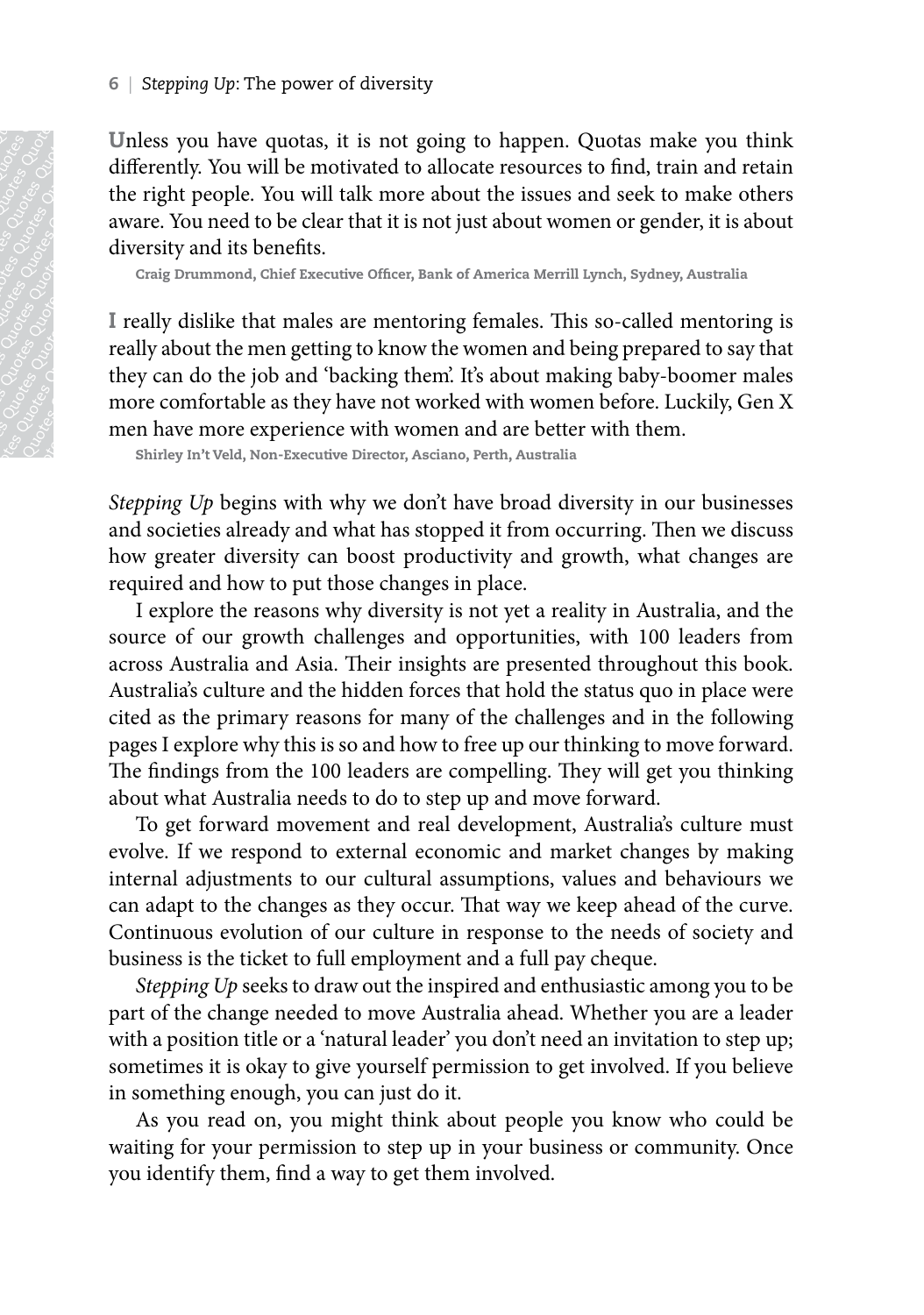#### <span id="page-15-0"></span>Economic and social gains

*Stepping Up* is designed to support Australia's leaders to access skills and talent, improve productivity and take advantage of the growth in Asia by increasing cultural and gender diversity in Australian communities and workplaces. To achieve this we need culture change. Why? Because the economic and social consequences will have long-term effects on Australia's standing in the world. Our continued viability, growth and wealth are all compromised under the current scenario.



#### **The economic argument**

Skills shortages and productivity wastage cause our businesses and communities to suffer socially and financially. Likewise, our lackadaisical attitude to the rapid and radical change in the Asia region, which is due to high growth rates of most of its nations, is threatening the competitiveness of our workforce and national economy in the globalising world.

Our close alliance with the United Kingdom and America, which have been economically challenged since 2008, will have less benefit to us in the future as the centre of growth and world trade will shift to the Asia region.

During this same period Asian nations have continued to climb – albeit at a slower rate than the early 2000s. But their growth rates remain 2–3 times higher than most Western nations and that makes us uncomfortable because these new world leaders are not Western and we don't understand them so well.

By more actively engaging in the growth in Asia and by improving our own productivity through greater diversity we can begin to address the current and future economic challenges. Metaphorically speaking, we need to move closer to Asia and start to look and feel more Asian friendly.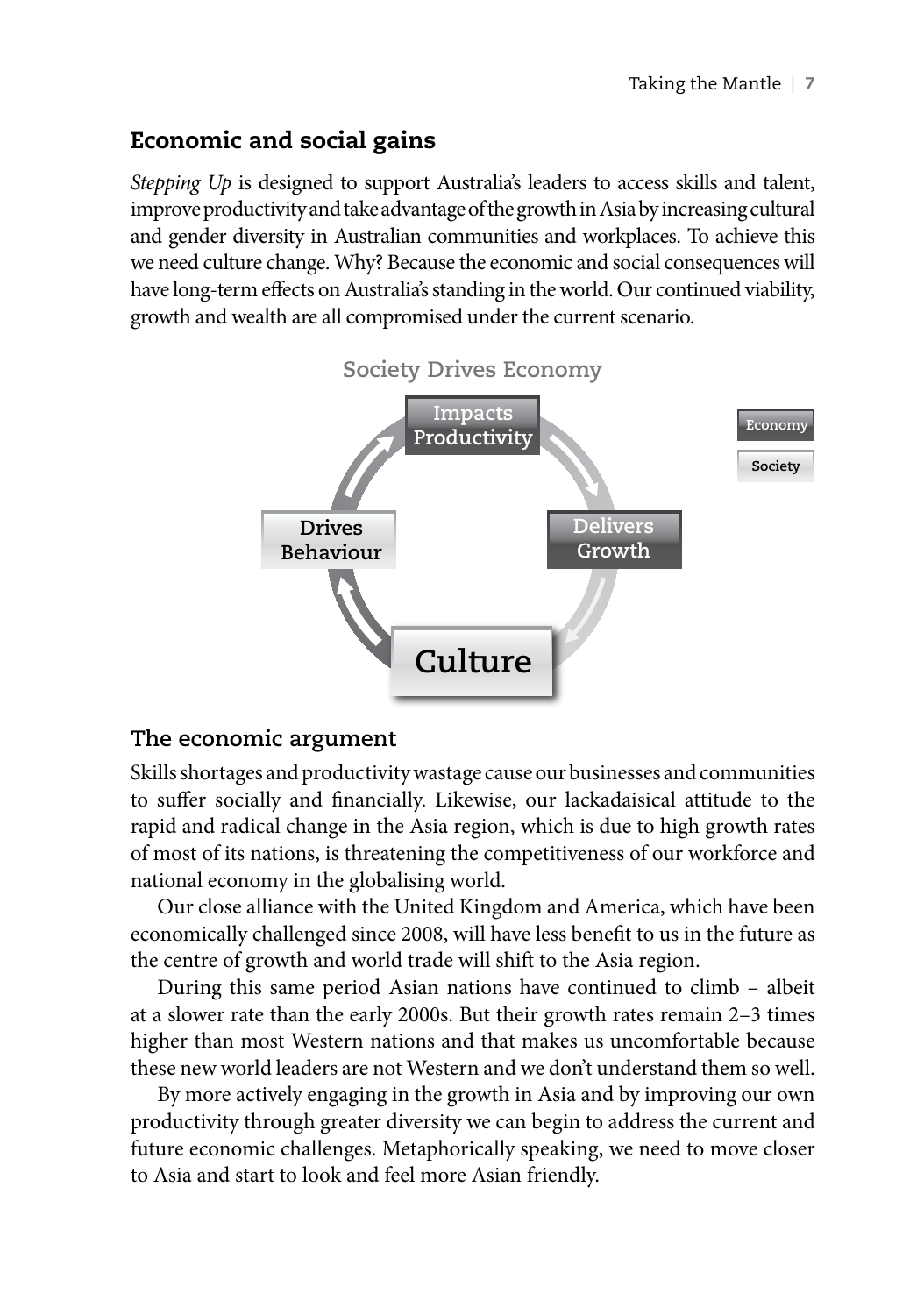<span id="page-16-0"></span>To prepare our nation to grow both internally and across Asia, we need to unblock the cultural constraints that limit our performance. By removing the barriers to full participation and productivity of both genders and all cultures we evolve our culture, remove the waste in our society and secure our place, and reputation, in the region.

#### **The social argument**

Australia is a very traditional and conservative society and is at risk of losing sight of a strength that once made it strong – courage in adversity. Early settlers faced hardship, danger and challenge every day and what made them strong was their independence and ability to go it alone. But, as inheritors of that attitude, our self-sufficiency has also made us introspective, protective and in many ways exclusive. This is evident in the way we let people from other nations and cultures into Australia to live, but then limit their role in society until they have adjusted fully to our way of life and have earned their right to a fair go. Australia may be multicultural in terms of the nationalities that live here, but there is little cultural diversity among leaders of industry or society.

Our independence and 'go it alone' behaviour also affects our reaction to the growth in Asia – a reaction that has, to date, been slow. Other nations, both in the East and West, have been making adjustments to global shifts of power, wealth, consumer demand, market reach, knowledge, technology and language for some time, yet the Australian Government didn't release a statement about its response to the Asian opportunity until October 2012. Our lack of urgency or willingness to roll up our sleeves and get involved in Asia's development is concerning.

There is another thing that we could do better – gender equality. It took until 2010 for a female to become Prime Minister (which is 31 years after the United Kingdom, 24 years after the Philippines and Norway and 13 years after New Zealand). And the facts about the inequality of women at work, on boards, in leadership roles and in society generally are readily available. Political leadership strongly influences behaviour in our society so it is surprising there has not been more focus from that sector on the problem of gender equality.

#### It's time for change

The pace of change is in many cases faster elsewhere than in Australia and we could slip off the radar of our northern hemisphere allies and neighbours and become irrelevant. What are our chances of maintaining our position when we live far, far away, in a monolingual society, isolated and independent and when the advancing world is multilingual, collaborative and physically connected?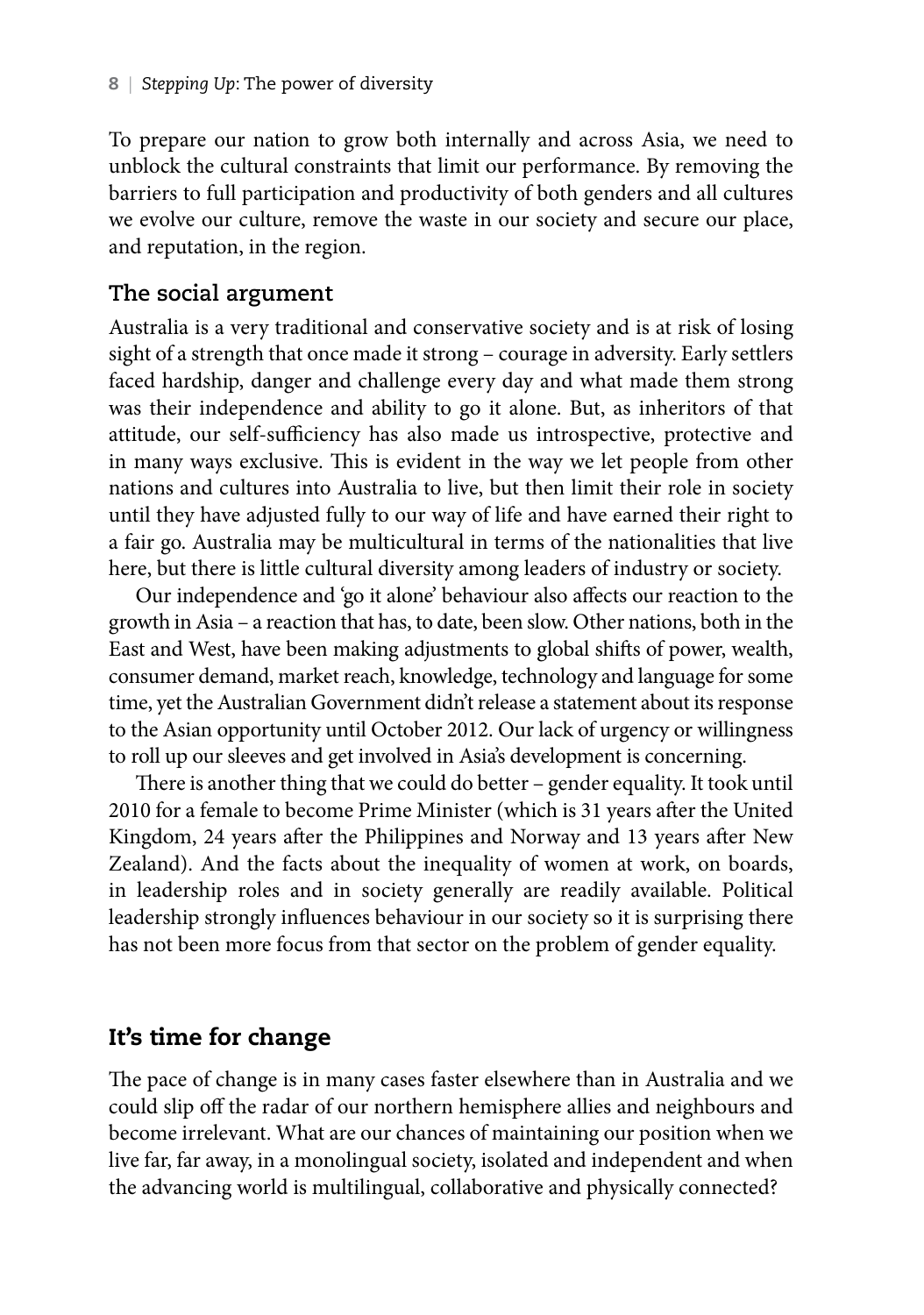<span id="page-17-0"></span>Opportunity is all around us. Perhaps it's time to employ some of the other strengths early settlers in Australia used for survival in the 1800s – adaptability, flexibility and creativity. If we did, we could make significant social change, which would lead to economic benefits as the diagram above suggests. By freeing up our thinking and visualising a more socially progressive and economically connected Australia in 2025 we would be taking the first step to joining leading nations in a new world.

Getting people of all cultures and both genders into top levels of Australian government, business and society can deliver great benefit and prosperity to everyone living in Australia, not just a protected few. It would also prepare us for demanding a leading position in Asia's growth journey.

Throughout this book I explore the relationships between cultures, performance, productivity and growth. I explore how our nation's culture influences our organisations' cultures and how that impacts business outcomes. I draw conclusions that have us looking critically at the role of government in leading social change and encouraging cultural evolution, without which people in our communities will fail to integrate fully and our local industries and businesses will struggle to reach their full potential.

I asked 100 leaders from across Australia and Asia whether they agreed with the idea that greater diversity is a major lever to our growth and whether social change through cultural evolution is the best way to enable this. Their opinions and advice are presented throughout this book.

#### Acceptance and inclusion boosts participation

The reason why we need greater acceptance and inclusion of both genders and all cultures in society is to improve diversity at work. Greater diversity can lead to improved workforce participation and that can boost productivity. By improving the output of local businesses, we increase Australian GDP and that can strengthen our position in the world and make us more competitive in the Asia region. When that happens everyone gains.

When businesses do well, workers earn better incomes. When incomes are up, spending increases and that keeps the economic cycle going. Also, by increasing diversity and social equality we reinvest in our dream of being an egalitarian society, a dream that sometimes seems to have been lost.

Australia has outstanding benefits – great climate, boundless natural resources, relative wealth, and accomplished people – that ought to secure our growth. We should guard against them being undermined by cultural challenges that limit the diversity of our workforce and the level of our productivity.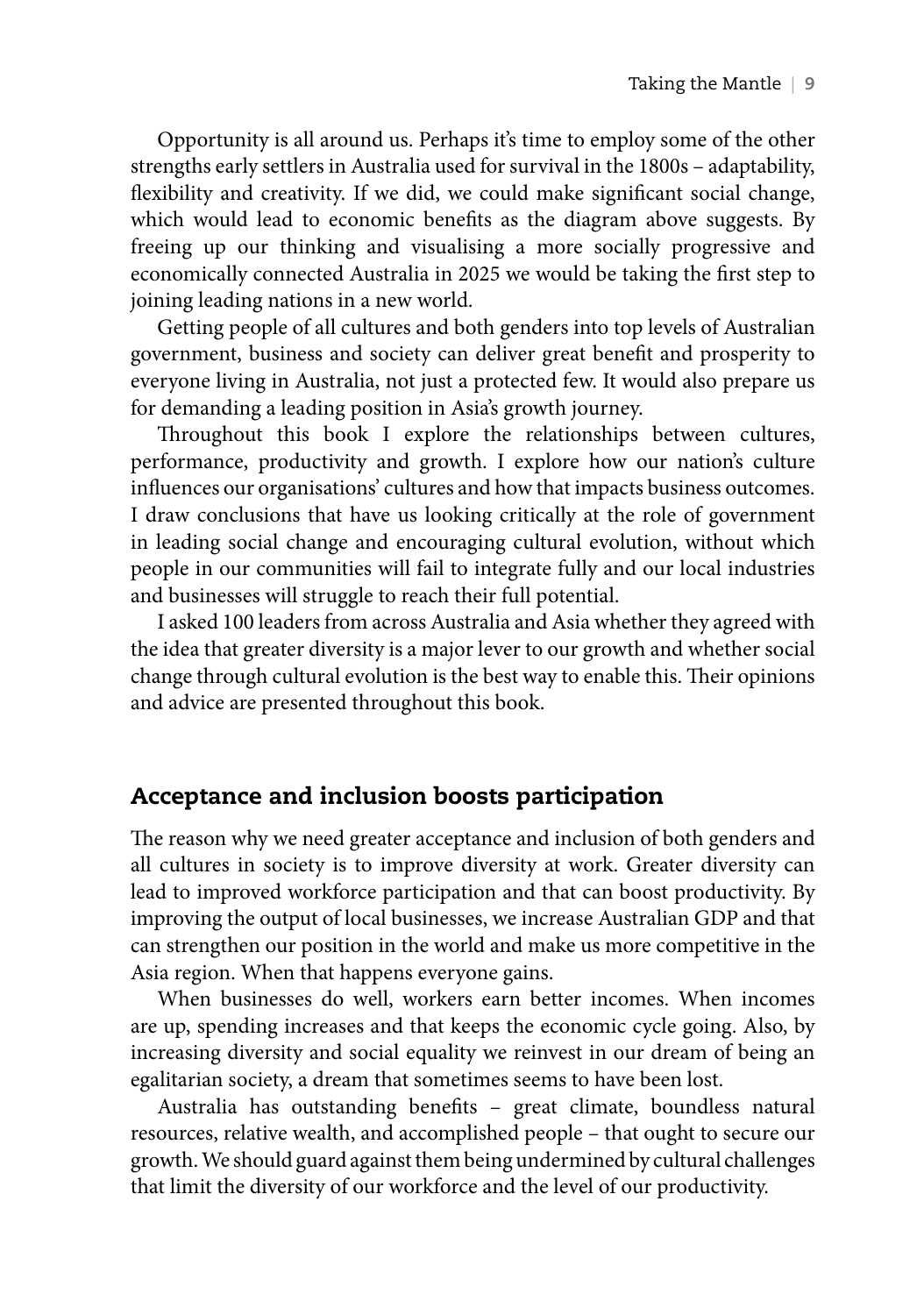<span id="page-18-0"></span>

High productivity is hard to maintain in developed nations like Australia that have maturing markets, rigid systems, increased competition from emerging economies, rapidly changing technology, a mobile labour force (which can and does move to other countries) and an ageing workforce and population. The key to our growth and survival must therefore be a strategy for obtaining the greatest productivity possible.

By improving gender and cultural workforce participation our productivity improves, which positively impacts our competitiveness and trading performance with other nations. This is extremely important for Australia's future because our continued growth will be determined by our ability to operate effectively in Asia, our closest neighbour and the fastest-growing region of the world.

The 21st century is increasingly being referred to as 'the Asian Century' due to the region's expected high growth rates and possible dominance of economic and geopolitical matters. In the chapters that follow I explore how Australia can take advantage of its proximity and history with the nations of Asia and how greater cultural diversity can be used to build Asia-capability and improve business performance in the region.

#### Full participation boosts productivity

How can greater diversity help Australia and its businesses to be fully productive and thereby reach their growth potential? The answer is twofold: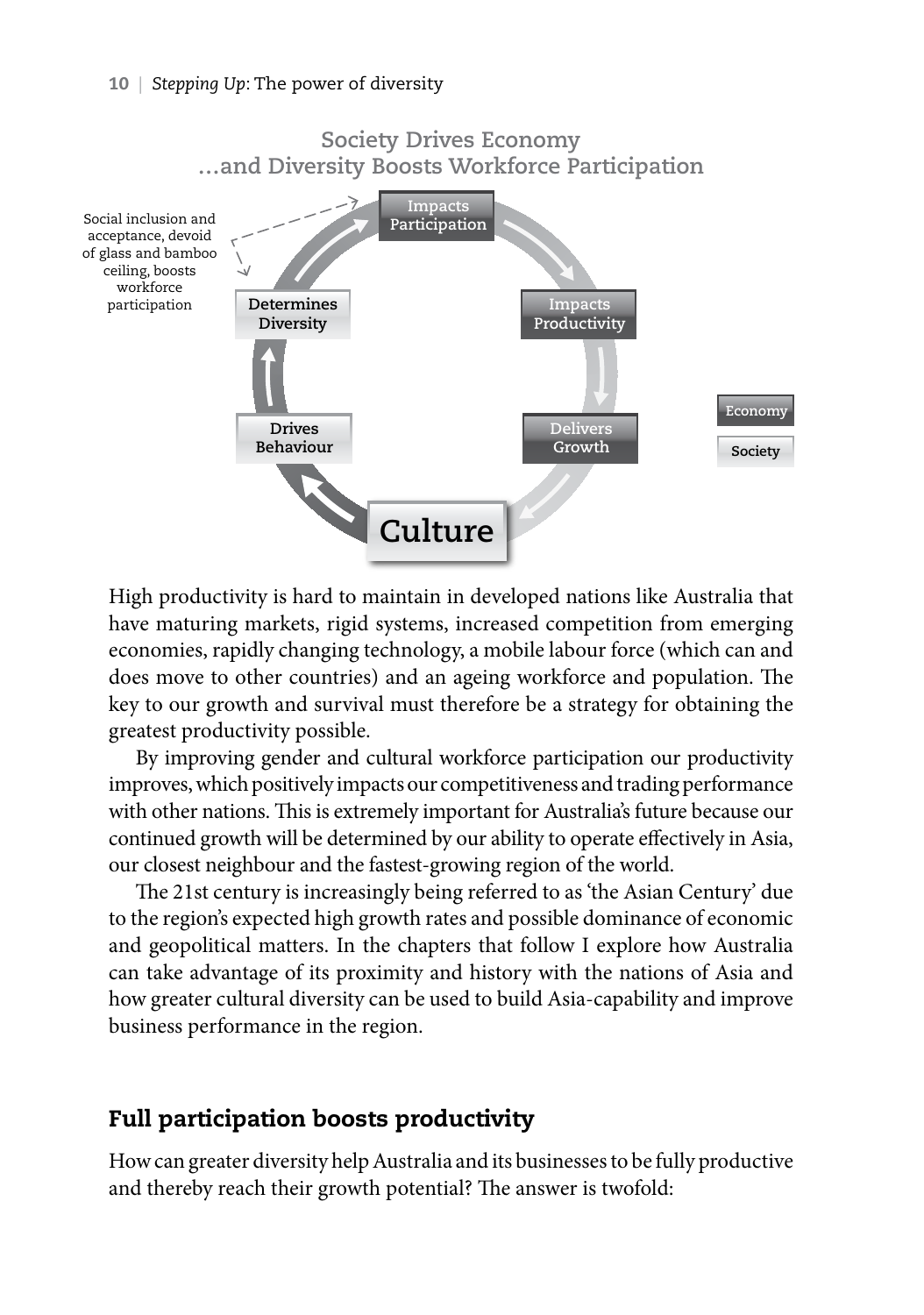#### **Remove the skills wastage**

Firstly, greater diversity can help to eliminate the skills wastage in the Australian economy. Did you know there are people everywhere who are under-utilised due to cultural barriers and systemic constraints that often make inclusion difficult? Imagine if we could find and remove those obstructions.

Who are these people who are not fully participating? They are:

- women who would like to return to work after having children but can't find a flexible option;
- women who experience discrimination and the glass ceiling which limit how far up the career ladder they can go;
- women who become frustrated with a macho organisation culture and opt out of mainstream employment in favour of self-employment (which may or may not fully utilise their time, training or experience);
- immigrants who have come here with degree qualifications from their home country that our government won't recognise;
- non-Anglo-Saxon second and third generation Australians who experience discrimination and the bamboo ceiling, which limits how far up the career ladder they can go;
- asylum seekers who are impounded, draining GDP due to costs of housing, security, food and healthcare when they could be adding to the economy with temporary work visas that enable them to support struggling industries and communities while being processed;
- returning expatriates who, after many years overseas obtaining global experience, find it difficult to get back into the 'in' group.

The strength of the skills wastage and the skills wastage and the skills wastage and the skills wastage in the stationary. Duly you know these are people excrysive who are under-united the control to control to the statio The court of the solarity control of the court of the control of the column of the column of the column of the column of the column of the column of the column of the column of the column of the column of the column of th Taking the Manthe | 11<br>
Firstly greater diversion include barrela of the column include of the make include the magnetic contents whose contents and displaced that of them and endow the duotes due to content of the make a Taking the Mante $|$ 11 <br/>Firstly grace diversity can help to chiminate chosen as a series contrast of the masker in<br>the could find and error to the solution difficult largeries of the could find and errors thus dost<br>ruc Taking the Mande | 11<br>
Siring the restrict diversity can help to eliminate the skills wastage in the Australian<br>
action condition alternative and systemic constrains that of ener make inclusion<br>
but the column larger same Taking the Mande | 11<br>
Sundy greater diversions yand plu o diminate threshills wastage in the chastralian<br>
care to column barriers and systemic constraints that of new masks when<br>the chasten of the column barriers and spe Training the Manite | 11<br>
21 uy concert diversion yangle to eliminate the skills wastage in the charaction<br>
to coultural barriers and systemic constraints that of the maske inclusion<br>
no call train the rise could find and Taking the Mantte | 11<br>
gray cord through the divergend product constraints that others made inclusion<br>
control buotes and systemic constraints that others made inclusion<br>
of the made inclusion of the made inclusion of the Taking the skills wastage<br>
The actual prices can by stems constrains that often make inclusion<br>column berries and systems constrains that often make inclusion<br>
calumn berrow these are people versywhere who are under unitie Taking the Mantle | 11<br>
21 that out also the properties and systems of the simulational barriers and systems of the simulational barriers and systems and stems of the simulational barriers and systems are these people who Traking the Mantle | 11<br>
the skulls was they are the prophe corrywhere who are not cherurilised<br>
or aly not how the are prophe constraints that other and correlations<br>
and the mass quotes Auoth and correlations and the con Taking the Mantle | 11<br> **Quotes Nuotes Auoth Case (a proprie constraints that often make traditionally and you know the act proprid constraints that often make traditionally and the mater product and the constrated values** Taking the Mantle  $|11$ <br>Solution also with the reprople everywhere who are under autilated<br>by harvers and systemic constraints that often make inclusion<br>the if we cond if that and remove these obstrates who served and the Taking the Mande | 11<br>
us know there are propise correspondent who are under-unisted to<br>
us the if we could include an an expecte Constantinum to the make inclusion<br>
in the word of and an eneroty colon to the make inclusio Taking the Montle | 11<br>
Itsily con help to climinate the skills wastage in the Australian<br>
know there are people evrop hose to the turbules diffused of<br>
five could find and emotion of the contrastinus.<br>
The could find and Taking the Mantle | 11<br>
so Wastage in thy ane prople over under units and the cuotes control and the cuotes control and the cuotes of the cuotes of the cuotes of the cuotes of the cuotes of the cuotes of the cuotes of the Taking the Mantle | 11<br>
was the are people everywhere who are under utilised<br>
as and systemic constraints that often make inclusion<br>
could find and remove those obstructions.<br>
Eve who are not fully participating? They are: Taking the Mantle | 11<br>
and the are prople overywhere who are under-ullised<br>
at and systemic constraints that oflen make inclusion<br>
could find and remove those obstructions.<br>
and the are not fully participaling? They are:<br> Taking the Mantle | 11<br>
the hotel propries evrolves who are under-utilised<br>
the reare people everywhere who are under-utilised<br>
und find and remove those obstructions.<br>
this coro control that particle propries observations Taking the Mantle | 11<br>tage<br>encer are people everywhere who are under-utilised<br>of systemic constrains that offer make inclusion<br>of dind and remove those obstructions.<br>Note of the make inclusion<br>of the dial creation and the Taking the Mantle | 11<br>
Signet contrathis that offer make inclusion<br>
systemic constraints that offer make inclusion<br>
find and remove those obstructions.<br>
are not fully participating? They are:<br>
to return to work after havi Taking the Mantle | 11<br>
2e<br>
to climinate the skills wastages in the Australian<br>
are people everywhere who are under-utilised<br>
and and remove those obstructions.<br>
re not fully participating? They are:<br>
re not fully particip Taking the Mantle | 11<br>
copole corrywhere who are under-utilised<br>
remic constraints that often make inclusion<br>
and remove those obstructions.<br>
and remove these obstructions<br>
cuotes obstructions and the glass celling which Taking the Mantle | 11<br>eliminate the skills wastage in the Australian<br>mic constraints that often make inclusion<br>mod remove those obstructions.<br>to fully participating? They are:<br>turn to work after having children but can't<br> Taking the Mantle | 11<br>
ic constraints that offer nake inclusion<br>
ic constraints that offer make inclusion<br>
d remove those obstructions.<br>
fully participating? They are:<br>
rn to work after having children but can't<br>
with a m Taking the Mantle | 11<br>
since everywhere who are under-utilised<br>
constraints that often make inclusion<br>
renove those obstructions.<br>
Ully participating? They are:<br>
to work after having children but can't<br>
inclusion and the Taking the Mantle | 11<br>
nate the skills wastage in the Australian<br>
nove those obstructions.<br>
hy participating? They are:<br>
words after having children but can't<br>
an mooy<br>
over After having children but can't<br>
an mooy<br>
and t te the skills wastage in the Australian<br>orcynywhere who are under-utilised<br>pore those obstructions.<br>porticipating? They are:<br>work after having children but can't<br>ion and the glass celling which limit<br>non and the glass cell the skills wastage in the Australian<br>verywhere who are under-utilised<br>traints that often make inclusion<br>we those obstructions.<br>The articular and the glass celling which limit<br>and and the glass celling which limit<br>or and th ne skills wastage in the Australian<br>aints that often make inclusion<br>those obstructions.<br>ticipating? They are:<br>k after having children but can't<br>and the glass ceiling which limit<br>and the glass ceiling which limit<br>is,<br>and th Taking the Mantle | 11<br>
skills wastage in the Australian<br>
more who are under-utilised<br>
mose obstructions.<br>
cipating? They are:<br>
after having children but can't<br>
after having conditions of the minister of the processes cal dlls wastage in the Australian<br>
she she she she she inclusion<br>
she she she structions.<br>
parameter and the glass celling which limit<br>
no organisation culture<br>
from the glass celling which limit<br>
no organisation culture<br>
fro Taking the Mantle | 11<br>
Ils wastage in the Australian<br>
ere who are under-utilised<br>
that often make inclusion<br>
that offen make inclusion<br>
operations Cuotes Cuotes Cuotes Cuotes Qualifications from their<br>
expansion culture<br> wastage in the Australian<br>e who are under-utilised<br>obstructions.<br>mg? They are:<br>having children but can't<br>glass ceiling which limit<br>rganisation culture<br>training or experience);<br>ualifications from their<br>princes;<br>Australians astage in the Australian<br>who are under-utilised<br>often make inclusion<br>structions.<br><br>The more construent and the construent and the proposeding puon their<br>ise;<br>is diffections from their<br>ise;<br>were def-employment<br>proposed and t tage in the Australian<br>ho are under-utilised<br>often make inclusion<br>ructions.<br>They are:<br>ing children but can't<br>ss ceiling which limit<br>insation culture<br>of self-employment<br>ing or experience);<br>fications from their<br>e;<br>tralians w q in the Australian<br>
o are under-utilised<br>
ten make inclusion<br>
hey are:<br>
g children but can't<br>
ceiling which limit<br>
sation culture<br>
self-employment<br>
mg or experience);<br>
cations from their<br>
ralians who<br>
which limits how<br>
wh e in the Australian<br>
are under-utilised<br>
n make inclusion<br>
tions.<br>
ey are:<br>
children but can't<br>
eiling which limit<br>
tion culture<br>
eif-employment<br>
or or experience);<br>
ions from their<br>
lians who<br>
et to costs of<br>
de adding to n the Australian<br>
e under-utilised<br>
make inclusion<br>
ing which limit<br>
on culture<br>
-employment<br>
remployment<br>
remployment<br>
remployment<br>
remployment<br>
to costs of<br>
be adding to<br>
to costs of<br>
be adding to<br>
to costs of<br>
be adding nake inclusion<br>
s.<br>
er:<br>
dren but can't<br>
ng which limit<br>
n culture<br>
employment<br>
experience);<br>
s from their<br>
s who<br>
limits how<br>
costs of<br>
adding to<br>
to support<br>
is adding to<br>
to support<br>
neglod<br>
need the values<br>
is a thome Our challenge is to stimulate a shift in the assumptions that formed the values and beliefs of the Australian culture, influencing the daily behaviour of people in business and society that lead to this skills wastage. It can be changed. Nothing is impossible. The question is do we have the will to change it?

If we accept that women today are well educated and that they hold half the intellect, then as a society we need to find a way to tap into it. If productivity is an issue for Australia, then why would we leave the talent sitting at home when it could be utilised?

Stephen Roberts, Chief Country Officer, Citi, Australia and New Zealand, Sydney, Australia

The young Asians who come here are highly ambitious and I would like to see more people from our firm in Asia come and work in Australia; we could learn a lot from them.

Jenny Parker, Office Managing Partner, Ernst & Young Global, Queensland, Australia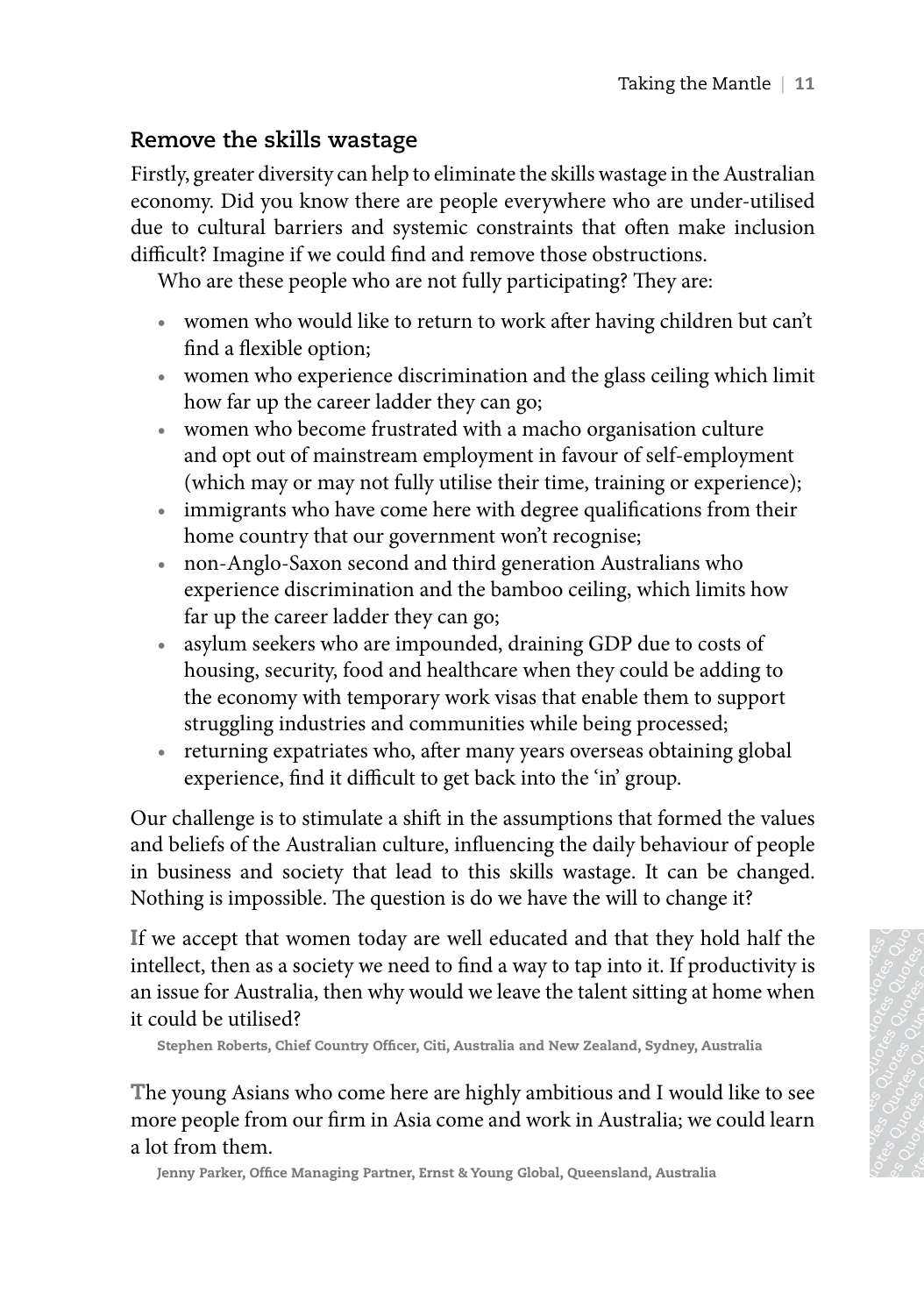We need a whole-of-system change. This is no longer a women's issue. It's a societal issue. Two-thirds of women are now breadwinners in their households and there are no systems supporting those who have children too. We still have systems and structures that assume one partner will stay at home.

Ilana Atlas, Non-Executive Director, Coca-Cola Amatil, Sydney, Australia

Having people from different cultures working in one company is very beneficial; it delivers skills from other countries and it gets the best out of everybody.

Gabriel Yam, Managing Partner, Arup Group, Hong Kong, China

I am comfortable explaining diversity from a productivity point of view. We have an ageing and shrinking workforce so we need everyone who is able to participate to do so. Women do well at school and university so why would we leave them out of the workforce? We need more people, we need migrants, and we need our regional neighbours.

Katie Lahey, Chief Executive Officer, Korn Ferry, Sydney, Australia

#### **Close the gap with Asia**

Secondly, greater diversity can help Australia take advantage of the growth opportunity that is available to us in the north. Our closest neighbours in Asia are opening up their thriving and fast-growing markets to other countries and foreign businesses. We can be among those who respond to their need for infrastructure development, professional, health and education services, and food and energy resources.

12 | Steppin<br>
societal issues and there are societal issues and there are systems and there are systems and there are systems and there are duotes  $\frac{1}{2}$  and  $\frac{1}{2}$  and  $\frac{1}{2}$  and  $\frac{1}{2}$  and  $\frac{1}{2}$  and  $\frac{$ 12 | Stepping<br>
societal issue<br>
and there are assetmes and<br>
societal issue<br>
and there are systems and<br>
lana Atlas,<br>
Having peopt<br>
it delivers sk<br>
cabriel Yam<br>
Tam comfor have an age<br>
participate the secondus quotes  $\frac{1}{2$ 12 | Stepping Up:<br>
We need a who<br>
societal issue. Two and three are no<br>
systems and strum and strum<br>
lana Atlas, Non-1<br>
Having people fricted burst and structure of the capacited Yum, Man<br>
I am comfortable have an ageing 12 | Stepping<br>
We need a vertical issue<br>
and there are<br>
systems and s<br>
lana Atlas, N<br>
Having peopl<br>
it delivers skill<br>
cabriel Yam,<br>
abriel Yam,<br>
abriel Yam,<br>
I am comfort have an ageir<br>
participate to<br>
become an ageir<br>
p 12 | Stepping Up:<br>
We need a who societal issue. Two and three are no systems and strue Than Atlas, Non-E<br>
Having people free it delivers skills find a Atlas, Non-E<br>
Having people free it delivers skills find a Atlas Muon 12 | Stepping Up: TI<br>
We need a whole<br>
societal issue. Two<br>
and there are no sy<br>
systems and structe are no systems and structes Auls fro<br>
darbid Yam, Manag<br>  $\frac{1}{2}$   $\frac{1}{2}$   $\frac{1}{2}$   $\frac{1}{2}$  and comfortable<br>
have a 12 | Stepping Up: The p<br>
societal issue. Two-thi<br>
and there are no systems and structures<br>  $\frac{1}{2}$  than a Atlas, Non-Executive<br>
Having people from di<br>
it delivers skills from o<br>
Gabriel Yam, Managing P<br>
I am comfortable 12 | Stepping Up: The po<br>
societal issue. Two-thir<br>
and there are no systems and structures<br>
stams and staure. The skills from other<br>
Having people from diff<br>
it delivers skills from other<br>
cabriel Yam, Managing Pa<br>
1 am 12 | Stepping Up: The power<br>
societal issue. Two-thirds of<br>
and there are no systems suy<br>
systems and structures that<br>
systems and structures that<br>
Having people from different<br>
idelivers skills from other cabriel Yam, Ma 12 | Stepping Up: The pow<br>
societal issue. Two-third<br>
and there are no systems systems and structures the man Atlas, Non-Executive<br>
Having people from different different different different different different different 12 | Stepping Up: The power We need a whole-of-system solutions and structures that systems and structures that man altas, Non-Executive Direction Hana altas, Non-Executive Direction (Hana altas Altan Exception different 12 | Stepping Up: The power of We need a whole-of-system societal issue. Two-thirds of vystems and structures that a visual man adas, Non-Executive Direct Lat divers skills from other contributes and structures that diver 12 | Stepping Up: The power of divoral societal issue. Two-thirds of woom and three are no systems supportions supportions are also systems and structures that assum an and stand than Managing Partner,  $G$  Having people f 12 | Stepping Up: The power of dive<br>
societal issue. Two-thirds of womes<br>
and there are no systems supporting<br>
systems and structures that assum<br>
than adas, Non-Executive Director, Coce<br>
Having people from different cultu 12 | Stepping Up: The power of diversity We need a whole-of-system change. societal sissue. Two - thirds of women are and structures that assume on than adia, non-needwe Director, coor-cola Having people from different cu 12 | Stepping Up: The power of diveraguoted and the care to obstem and the same of systems apporting supposed and the summa datas, Nom-Executive Director, Coca-Having people from different culture it divers skills from ot 12 | Stepping Up: The power of diversity We need a whole-of-system change. Societal sissue, I Wo-chinds of women are and structures puolitical systems and structures that assume on tinna adias, Non-Research Director, Goen 12 | Stepping Up: The power of diversity We need a whole-of-system change. The solutions and structures that assume one and structures that assume one systems and a fixed transcense and structures and stand the same of th 12 | Steeping Qp: The power of diversity We need a whole-of-system change. This societal sisue. Two-thirds of women are now and there are no systems supporting those we systems and stant and the actuative burston change t 12 | Stepping Up: The power of diversity We need a whole-of-system change. This is societed assue Two-thirds of women are now and structures that assume one particular sum adian Non-tzecutive Director, co-n-cola amall, Ha 12 | Stepping Up: The power of diversity We need a whole-of-system change. This is no societaal issue. Two-thirds of women are now bread and there are no systems and priceles and is a stame one partner where where where a 12 | Stepping Up: The power of diversity We need a whole-of-system change. This is societal issue. Two-thirds of women are now be and there are no systems and structures that assume one partners are apartners than a than 12 Stepping Up: The power of diversity We need a whole-of-system change. This is no societal sisue. Two-thirds of women are now breased and there are no systems and structures that assume one partner winns also, Non-Seesu 12 : Stepping Up: The power of diversity We need a whole-of-system change. This is no loosted and three are to systems supporting those who have a supportional systems and structures that assume one partner will line ands 12 | Stepping Up: The power of diversity We need a whole-of-system change. This is no longeodocidal issue. Two-thirds of women are now breadwin and three are no systems and structures that assume one partner will stag man 12 | Stepping Op: The power of diversity We need a whole-of-system change. This is no longer societed lisses. Two chirds of women are now breadwinnar and there are no systems supporting those who have chird systems and st 12 | Stepping Up: The power of diversity<br>
We noc<br/>d a whole-of-system samples This is no longer a woodered indices due to systems and<br/>parture tes to some whole whole there are also assume the systems and structures 12 | Stepping Up: The power of diversity We need a whole-of-system change. This is no longer societal issue. Two chirds of woomen are none partner well stay and structures that assume one partner well stay and structures 12 | Stepping Up: The prower of diversity<br>
We need a whole-of-system sample, This is no longer a woodcatel issue. Two-thirds of women are now breadwinners in<br>
and there are no systems samplemptons who more cumpany assues 12 | Steeping Up: The power of diversity We need a whole-of-system change. This is no longer a word and structures that assume one parture will stay at the state diversion and structures that assume one parture will stay 12 | Stepping Up: The power of diversity<br>
We need a whole-of-system change. This is no longer a women<br>
societable all ventures that assume one partner will stay at bone<br>
and there are no systems any proprime more partner 12 | Steepting Up: The power of diversity We need a whole of system change. This is no longer a womenting the<br>state like succes Unitering of the systems supporting those who have child<br>then too. Systems and structures tha 12 | Stepping Up: The power of diversity<br>
We need a whole control stans and simulated women are now bendeminerar in their host control<br>
and then care more systems supporting those who have children too. We stay<br>
such also 12 | Stepping Up: The power of diversity We need a whole-of-system change. This is no longer a women in their social solute. The chirch soft women are now breadwithers in their and there are no systems supporting those wh 12 | Stepping Up: The power of diversio<br/>y (Mis is no longer a women's issue column and structures that assume on<br/>we breakdown and the fractures Uubits Quotes Quotes Quotes Auotics Quotes <br/>and an axial structur 12 | Sterping Gp: The power of divensity<br>
We need a whole-of-system change. This is no longer a worrentive is<br>solicely also divented at voro third of Woombrane now breadedwinnes in the<br>interactions (and interactions due a Australia has advantages in Asia over many other developed countries. It's geographically closer than other developed Western nations, there are existing economic and political relations and most countries have similar time zones. To be effective in the Asian region you need to be able to connect culturally and socially. Findings of the research I undertook for this book indicate that we are not there yet. However, Australia is fortunate to have very large Asian populations living in many of its cities and it could seek closer assimilation with Asian immigrants as they are well-placed to help build relationships across the region.

When people come to Australia we like them to appreciate our culture as it is a mark of respect and dignity. This works both ways.

Jenny Parker, Office Managing Partner, Ernst & Young Global, Queensland, Australia

We need our government to reinforce the importance of Australia's relationship with Asia, parents to push for Asian languages for their children in schools and business leaders to place importance on Asian languages and literacy skills in workers.

Sid Myer AM, Chairman, Myer Family Company, Melbourne, Australia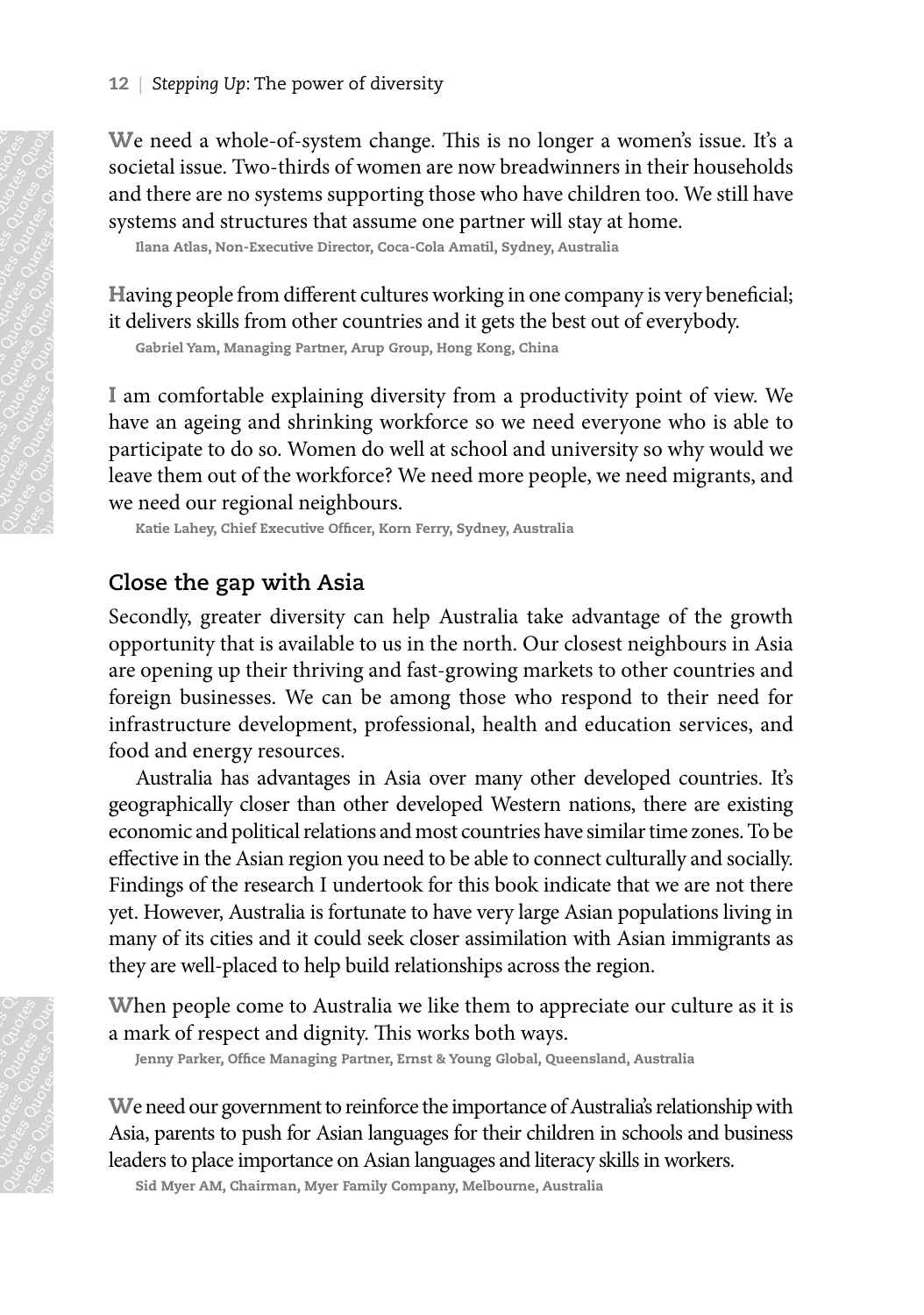<span id="page-21-0"></span>Tourists arriving in Australia are expected to increase from 6 million per annum to 25 million per annum within 10 years. Over half of the 25 million will be Chinese yet we are not planning or developing our language or cultural understanding. We adapted more to the Japanese inbound traffic in the 1980s. The Chinese will exceed New Zealanders as the top visitors and tourism revenues will become greater than the entire minerals exports.

Phil Ruthven, Chairman, IBIS World, Melbourne, Australia

Tourists arriving in Australia are expected to increase from 6 million per annum without the Chinese per and pair and the pair of a million will be Chinese the system of the system of a million understanding. We adapted m Toutists arriving in Australia are capceted to increase from 6 millions por assumm to 25 million per announ within 10 years. Over half of the 25 collinated moderation per algorithm content and period Nucleon and the colli To<br>units a fraction per samuel within 10 years. Over half of the 25 million per samuel with the control in the control in the control in the control in the control in the control in the control in the control in the contr Taking the Manche 13<br>
Taking not ally the parameterization (19 parameterization (19 parameterization) (19 and 20 and 00 and 20 and<br>
will be Chinese yet to are not planning or developing our language or cultural<br>
The Chine To<br>almost a region of the most controllated in the system of the 25 million parameteris (the controllated the controllate and the controllate of the most controllated in the system of the controllate of the most controlla Training an Australia are expected to increase from 6 million per<br>non to 28 million per scanned within 10 years. Ore half of the 25 million<br>the columns of the computer of the properties duotes and scannes Cuotes Cuotes Qu Training in Australia are expected to increase from 6 million per controll of the 25 million of the 25 million of the 25 million of the 25 million of the Chorins Cyre has million to the 1980s.<br>
Chines will exceed New Zeel Taking the Mantte | 13<br>
to too 25 million por tanonum within 10 years. Over half of the 25 million can to a million to a control of the 10 spaces incloud marker in the 1980s.<br>
2. Chinese yelf exceed New Zealanderrs as the Taking the Mantralia are expected to increase from 6 million per anom within the para Cover half of the 25 million per alternation (We adopted member the lapanese inhoden driffic in the 1980s, so the top visitors and touri Taking the Mantle  $\parallel$  13<br>
225 and<br/>llon per annum within 10 years. Over half of the 25 million per annum<br>
ording<br/>axe or two two proposes inbound rtdift: in the 1980s. See the large derivative duotes the<br/>duotes Training in Australia are expected to increase from 6 million per same within 10 years. Over half of the 25 million are same to the Igranese who und of the 25 million and the same in the Igrances who undersigned more to t Taking the Mantle | 13<br>
million per anoun within 10 years. Over half of the 25 million per<br>
gy. We adapted more to the lapance information traffic, in the 1980s.<br>
several correlation the total papare difficultiers and tou Taking the Mantle  $|13$ <br>
2011[00] per annum within 10 years. Over half of the 25 nullion<br>
1) yeak was a correl parametial por excellence and touthis mathematical<br>
will exceed New Zealanders as the top visitors and toutism Taking the Mantle | 13<br>
Using the rare not painting or developing our singatge or coluital<br>
et we are not painting or developing our singatge or coluitative<br>
Using the correlation of the painting of the painting of the pai Taking the Montle | 13<br>
to meet an ore planning of developing on Paragongo caluation<br>
we are alote planning of developing on Paragongo caluation<br>
exceed New Zealanders as the top visions and tourism<br>
exceed New Zealanders Taking the Mantle | 13<br>
proper annum within 10 years. Over half of the 25 million<br>
action detay Celos Quotes Quotes Quotes Quotes Quotes Quotes Quotes Quotes Quotes Quotes Quotes Quotes Quotes Quotes Quotes Quotes Quotes Q Taking the Mantle | 13<br>
The mention parameterion of the applicance column and the mention and parameterion and parameterion and the soleced New Zealanders as the top visitors and tourism<br>
geneed New Zealanders as the top v Taking the Mantle | 13<br>
rar annum within 10 years. Over half of the 25 million<br>
re not planing or developing our longuote crollural<br>
rad New Zealanders as the top visitors and tourism<br>
related New Zealanders as the top vis Taking the Mantle | 13<br>
and many more to the Japanese inbound traffic in the 1980s.<br>
New Zealanders as the top visitors and tourism<br>
New Zealanders as the stop visitors and tourism<br>
New Zealanders as the stop visitors and Taking the Mantle | 13<br>
runum within 10 years. Over half of the 25 million<br>
or the funaming or developing our hanguage or cultural<br>
more to the fapanese inbound traffic in the 1980s,<br>
New Zealanders as the top visitors and Taking the Mantle | 13<br>
unm within 10 years. Over half of the 25 million<br>
planning or developing our language or cultural<br>
noror to the Japanese inbound retific in the 1980s,<br>
we Zealanders as the top visitors and tourism<br> Taking the Mantle | 13<br>
anre captural Diversion Cover Control of the 25 million<br>
anvienting or developing our language or cultural<br>
res to the Faparase inbound traffic in the 1980s.<br>
Zealanders as the top visitors and tour Taking the Mantle | 13<br>
within 10 years. Over half of the 25 million per<br>
uning or developing our language or cultural<br>
to the Japanese inbound traffic in the 1980s.<br>
Eccalanders as the top visitors and tourism<br>
the entire Taking the Mantle | 13<br>
expected to increase from 6 million per<br>
vithin 10 years. Over half of the 25 million<br>
on the danances inbound trafinic in the 1980s.<br>
Inder diversity in business and society will<br>
due are microsity Training the Mantle | 13<br>
ary receloping our largering or colluming or colluming or developing our largering our largering our largering<br>
the paparese inbound traffic in the 1980s.<br>
anders as the top visitors and tourism<br> Taking the Mantle | 13<br>
in 10 years. Over half of the 25 million per<br>
in 10 years. Over half of the 25 million<br>
ge praces in to positors and tourism<br>
eclipances as the top visitors and tourism<br>
entire minerals exports.<br>
en Taking the Mantle | 13<br>
10 years. Over half of the 25 million<br>
10 years. Over half of the 25 million<br>
Ispanses inbound traific in the 1980s.<br>
Alters as the top visitors and tourism<br>
Idiversity in business and society will<br> red to increase from 6 million per<br>
0 years. Over half of the 25 million<br>
developing our language or cultural<br>
reseming and soluot traffic in the 1980s.<br>
ire minerals exports.<br>
termineals exports and tourism<br>
the noportuni The intertance Cuotes Cuotes Cuotes Cuotes Cuotes Cuotes Cuotes (Auotes Cuotes Cuotes and the provides as the top visitors and tourism minerals exports.<br>
The minerals exports and tourism and tourism and the minerals export to increase from 6 million per<br>
elasts. Over half of the 25 million<br>
eloping our language or cultural<br>
est the top visitors and tourism<br>
sith top visitors and tourism<br>
inimerals exports.<br>
inimerals exports.<br>
inimerals expo Taking the Mantle  $\vert$  13<br>
increase from 6 million per<br>
rs. Over half of the 25 million<br>
oping our language or cultural<br>
the top visitors and tourism<br>
the top visitors and tourism<br>
perals exports.<br>
y in business and socie ncrease from 6 million per<br>
. Over half of the 25 million<br>
inbound traffic in the 1980s.<br>
in business and tourism<br>
in business and society will<br>
in business and society will<br>
trutnities of the Asia region.<br>
tural backgroun Taking the Mantle | 13<br>
Crease from 6 million per<br>
Over half of the 25 million<br>
mg our language or cultural<br>
bound traffic in the 1980s.<br>
top visitors and tourism<br>
als exports.<br>
business and society will<br>
tunities of the From the Case Cuotes Cuotes Cuotes Cuotes Cuotes Cuotes Cuotes Aurelian Captual Cuotes Aurelian Cuotes Cuotes Cuotes Cuotes Cuotes Cuotes Cuotes Cuotes Cuotes Cuotes Cuotes Cuotes Quotes Quotes Quotes Quotes Quotes Quotes  $\begin{aligned}\n\text{We note that} \text{ the function } \mathbf{p} & \text{ is a function of } \mathbf{p} & \text{ is a function of } \mathbf{p} & \text{ is a function of } \mathbf{p} & \text{ is a function of } \mathbf{p} & \text{ is a function of } \mathbf{p} & \text{ is a function of } \mathbf{p} & \text{ is a function of } \mathbf{p} & \text{ is a function of } \mathbf{p} & \text{ is a function of } \mathbf{p} & \text{ is a function of } \mathbf{p} & \text{ is a function of } \mathbf{p} & \text{ is a function of } \mathbf{p} & \text{ is a function of } \mathbf{p}$ half of the 25 million<br>
r language or cultural<br>
d traffic in the 1980s.<br>
visitors and tourism<br>
sports.<br>
mess and society will<br>
gports.<br>
mess and society will<br>
ges of the Asia region.<br>
ackgrounds and both<br>
ge, boost produc Transition per all the 25 million per large or cultural and goods and tourism that discussed the discussion and tourism of  $\frac{1}{2}$   $\frac{1}{2}$   $\frac{1}{2}$   $\frac{1}{2}$   $\frac{1}{2}$  and society will of the Asia region. Agrounds an For the 25 million aguage or cultural<br>
affic in the 1980s.<br>
tors and tourism<br>
the 1980s.<br>
the same discussed of the Asia region.<br>
same same discussions and both<br>
proved due to<br>
the disabled, aged<br>
elevel of education,<br>
lev metally on the million pertain of the 25 million and society and fit is also quotes and tourism and society will the Asia region.<br>
and society will the Asia region.<br>
and society will the Asia region.<br>
becomes and both ost Example and the 1980s.<br>
Example and tourism<br>
and tourism<br>
described Australian region.<br>
and society will<br>
described and both<br>
the productivity<br>
performance<br>
performance<br>
ployed due to<br>
disabled, aged<br>
disabled, aged<br>
disa **Example 2008**<br> **Example 2008**<br>
Auotion distribution distribution distribution distribution distribution<br>
and both productivity<br>
berformance<br>
oyed due to<br>
sabled, aged<br>
and gender<br>
of education,<br>
e groups of<br>
below their<br> the 1980s.<br>
d tourism<br>
d tourism<br>
d tourism<br>
sand both<br>
sand both<br>
coductivity<br>
ristand both<br>
coductivity<br>
ristands and performance<br>
eyed due to<br>
education,<br>
groups of<br>
elow their<br>
delow their<br>
their<br>
the of work<br>
the of Achieving greater cultural and gender diversity in business and society will prepare us to take advantage of the growth opportunities of the Asia region. Full workforce participation by people of all cultural backgrounds and both genders will increase diversity, address the skills shortage, boost productivity and close the cultural gap that limits our growth and economic performance with Asian nations.

(There are also other groups of people who are not fully employed due to bias, discrimination or system constraints and they include the disabled, aged and LGBT communities. However, this book is limited to cultural and gender diversity related opportunities only.)

#### Clarifying 'full participation'

'Full participation' means a person's potential relative to their level of education, skill, experience and capacity to work. Across Australia we have groups of people who are under-utilised because they are operating at levels below their education, skill, experience or capacity due to reasons that include:

- bias conscious or unconscious;
- racial or sexual discrimination;
- a structure, system or policy;
- lack of flexibility, support or opportunity.

Others are working less than a full week or not working at all for a variety of reasons that include:

- our historical belief that you need to physically 'be' at the place of work to be working effectively;
- rigid beliefs and systems that prohibit flexible time;
- the belief that some jobs cannot be performed part-time because customers and clients want and expect access to their key contact every day.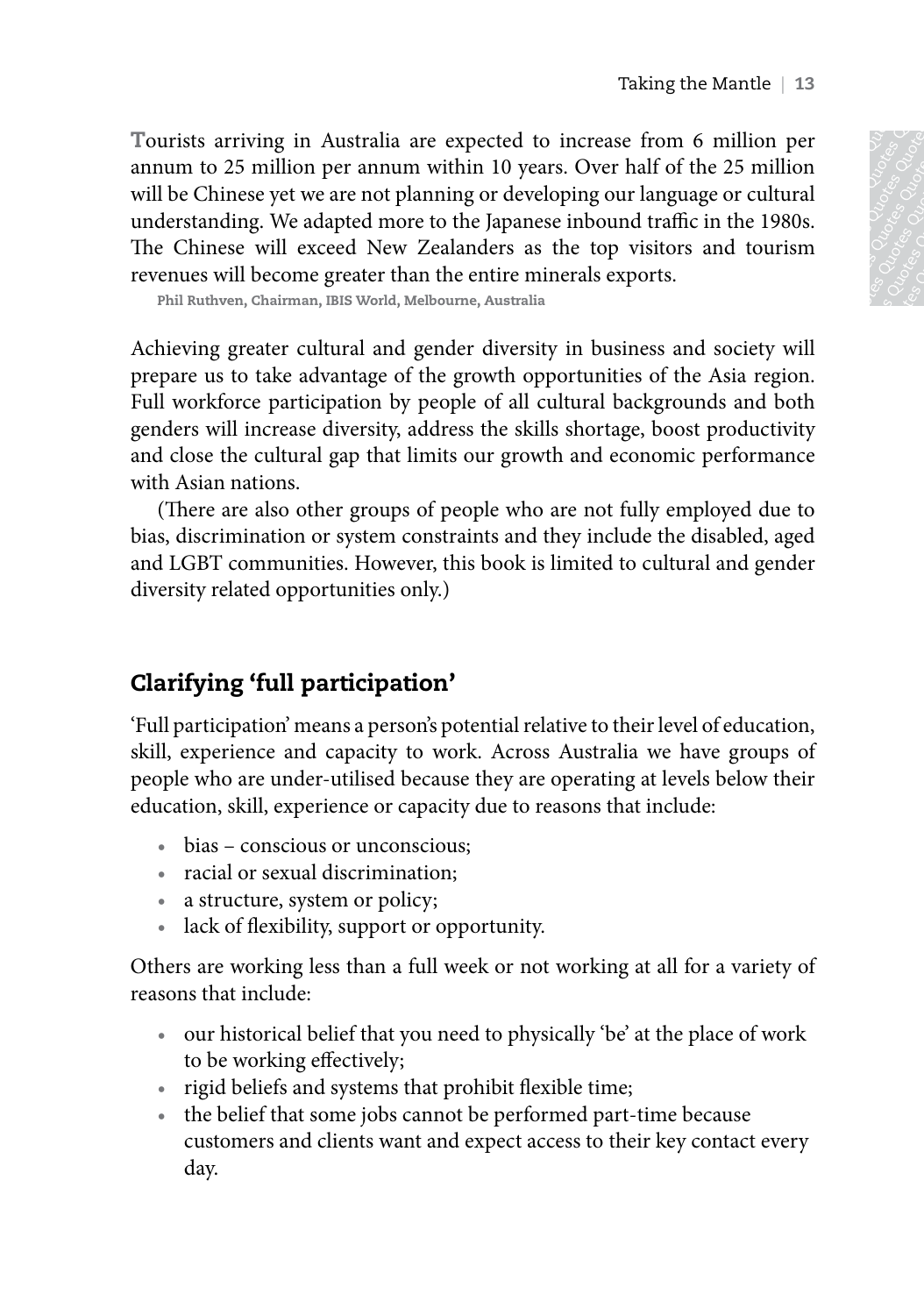<span id="page-22-0"></span>To be free of bias or discrimination so that you can work to your 'fullest' level means:

- to be able to put yourself forward for any promotion or position regardless of gender, race, ethnicity, religion, first language or other difference;
- to be considered for promotion on the basis of merit, with transparency and without bias in the selection process or panel;
- to experience no compromise to information, opportunity or reward when working less than full-time hours and to be treated as fairly as full-time employees;
- to be afforded the same opportunity as others whether or not you are female, have children, have a non-Australian accent, are an immigrant, have coloured skin, are single, studied abroad, have been working abroad for a long period;
- • to be able to apply for and expect equal rights to a position on the top team based on merit and *not* to have to fit the narrow criteria of the most prevalent homogenous groups;
- to be able to utilise training and qualifications obtained in other countries or places;
- to be recognised for your experience acquired in other countries or places.

If we have vast numbers of people who are not working to their personal capacity, then a portion of our society is disengaged and not fully utilised, which means the country and local businesses are operating below capacity and not reaching their optimum levels of productivity.

#### Culture: A blocker or enabler?

Culture can be both a blocker and an enabler. If your culture is not aligned with where you want to go or what you want to achieve, it can create significant resistance and frustrate progress. But when your culture is aligned with your future ambition and objectives, it can create unimaginable momentum by inspiring your people and propelling them forward.

Productivity in Australia can be increased by getting more women to remain in the career they were trained for; returning after taking maternity or other extended leave and progressing into higher positions in business. To achieve this we need to remove systemic barriers and behavioural biases. All of this requires a change in the elements of the culture that holds these constraints in place – starting with assumptions.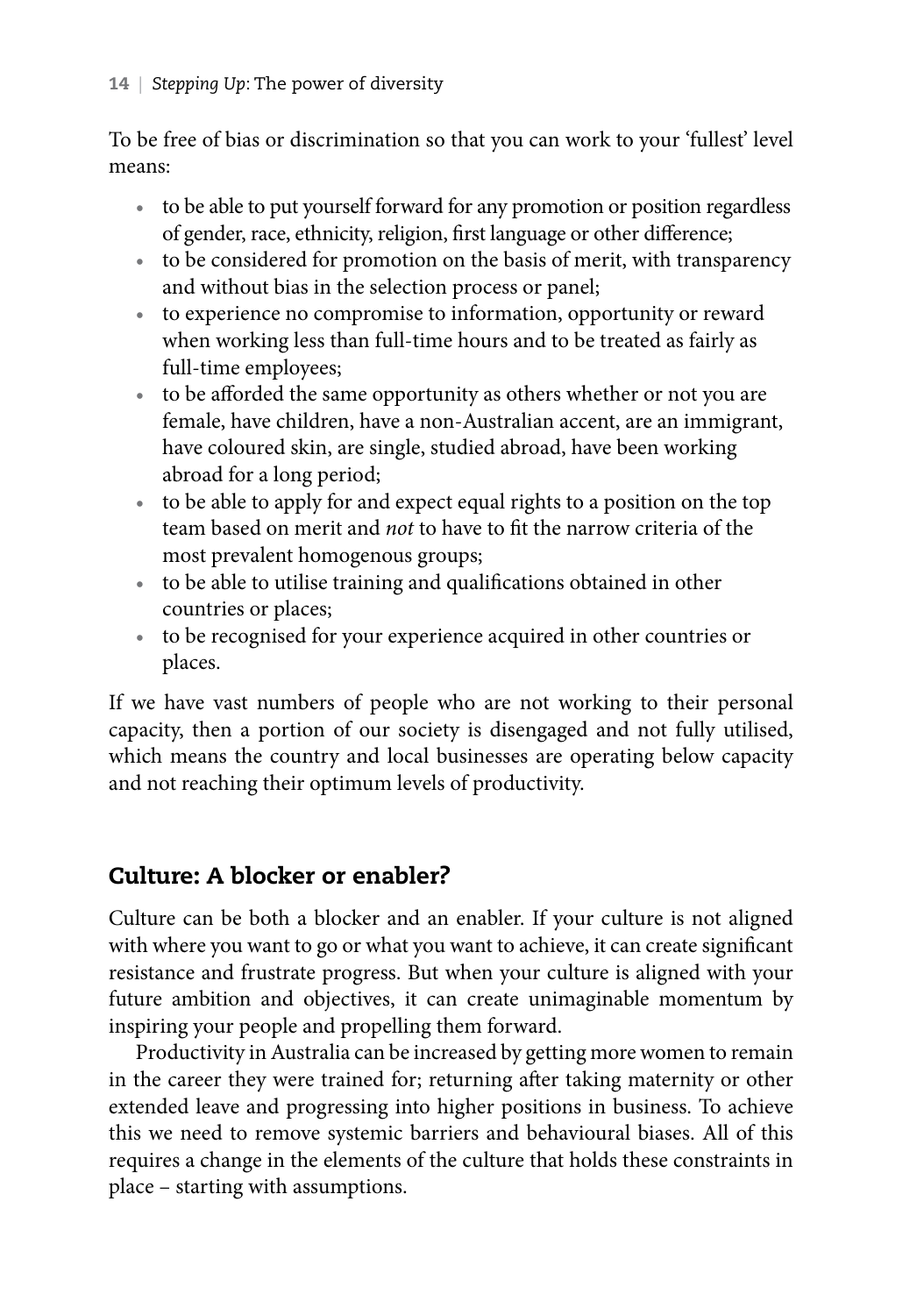<span id="page-23-0"></span>By valuing more highly the current and future roles of women and men in society and changing the way we socialise and educate our children – who form early notions about who they ought to be by modelling themselves on who they see – we can create workplaces and environments that encourage women to reach higher positions. To achieve this, Australians must rethink and confirm what's important for the country, its businesses and its people.

Similarly, productivity can also be increased by a greater integration of non-Anglo-Saxon populations living within Australia and their rise into business leadership and decision-making roles across industry and society. To achieve this, it will require the people in power to accept the values, beliefs and behaviours of people from different cultural backgrounds and for both parties to work together in cross-cultural teams and be more effective with our regional and global partners. Again this will require the people living in Australia to rethink and confirm what is important for our future success.

There are other commercial benefits associated with achieving higher productivity through greater diversity. They include greater contribution to the economy through more people working more hours; (who then earn) higher salaries generating more wealth; improved creativity and innovation; ability to attract more skilled labour and investment dollars; recognition from global markets of our leadership in diversity and our ability to manage social change effectively.

As agreed by a majority of the leaders interviewed, encouraging a shift in Australia's culture is key to achieving the changes we need as a nation. To achieve this, the people of Australia would have to agree on the future vision for the country; articulate its short, medium and long-term ambitions; restate what they value and adjust their assumptions that drive their behaviour. If this is to occur, people at all levels need to step up and lead.

Culture can generate attitudes and behaviour that support or reject an idea. The secret is always to be on the lookout for the direction in which it is heading. If you can identify assumptions you can generally determine which way your people are travelling, and redirecting them is a whole lot easier when you know where they have come from.

#### The Culture Iceberg

My work with culture started back in the mid-1980s and in the chapters below I outline the learning and observations arising from an international career specialising in strategy and culture change. I share stories from New Zealand, Singapore, the United Kingdom, across continental Europe and Australia.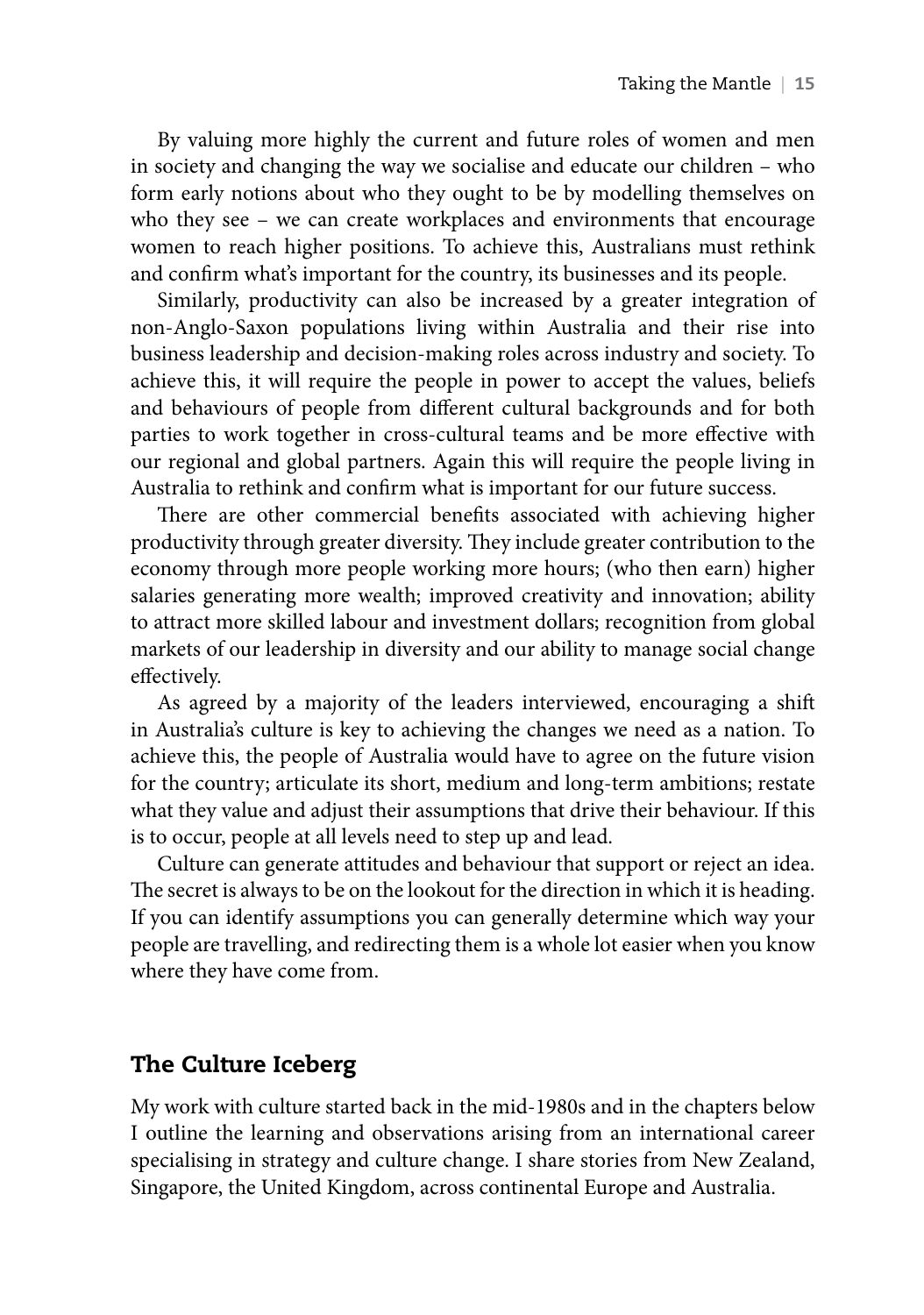Along the way I introduce a simple metaphor – the iceberg – because it expresses much about how cultures form and operate. Over the years I have used this concept in many different countries and companies and it travels across cultures.



The iceberg's formation, structure and behaviour and its similarity to how cultures operate are detailed throughout Chapters 8–11 and I use it to explain the three main cultures which influence our lives:

- National Culture how a country's culture influences the way people lead in business and behave in society and how we can influence the direction in which it is drifting;
- Individual Culture how we behave at work and in society; why and how we modify it over time;
- Organisational Culture why organisations' cultures differ, how they impact performance and how we align them to strategies and goals.

Each country, company and person has a unique culture that cannot be replicated. As we explore the opportunities that exist between Asian countries and Australia, we will discuss the differences between Eastern and Western cultures and how they impact our trade, foreign direct investment, tourism, immigration and relations.

The similarity between an iceberg and all three kinds of culture are fully explained below and we look at how to influence a shift in cultures so that they move in the direction we want them to go.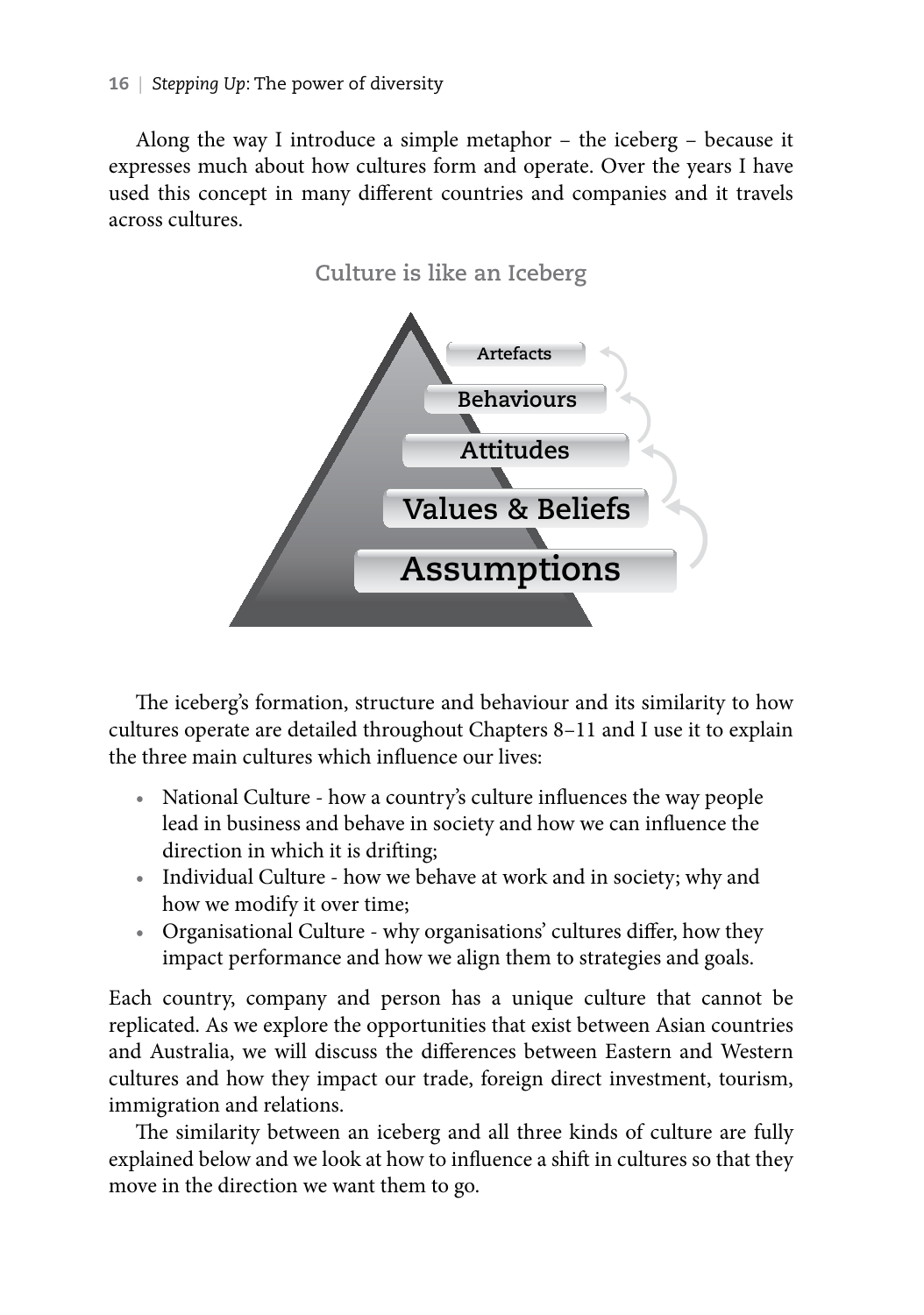#### <span id="page-25-0"></span>The Culture Circuit

A nation's culture affects the way communities, families and individuals live within it, and vice versa. People carry their assumptions, values, attitudes and behaviour preferences to work, their sports clubs, social occasions and even overseas when they travel abroad. These elements of an individual culture in turn influence the organisation culture of the clubs, communities, schools, businesses and societies to which they belong – so there is a circular motion to the effects of culture.

The bigger a cultural group, the greater its influence. Country culture and industry cultures therefore dominate organisation cultures in the same way that community and family cultures have an influence over our individual cultures. We will explore each type of culture and learn how to influence them in Part Three.



#### Leadership and followship

You know that you are a natural leader when you have people following you. Friends and colleagues gather around you, they seek you out and ask your opinion and respect your advice.

Followers gravitate to people who have vision, integrity and the courage to speak their mind. These leaders don't necessarily seek the role of leadership, sometimes it just arrives. We feel safe around people who are brave because they give us a sense of taking charge and being prepared to resolve problems as they occur.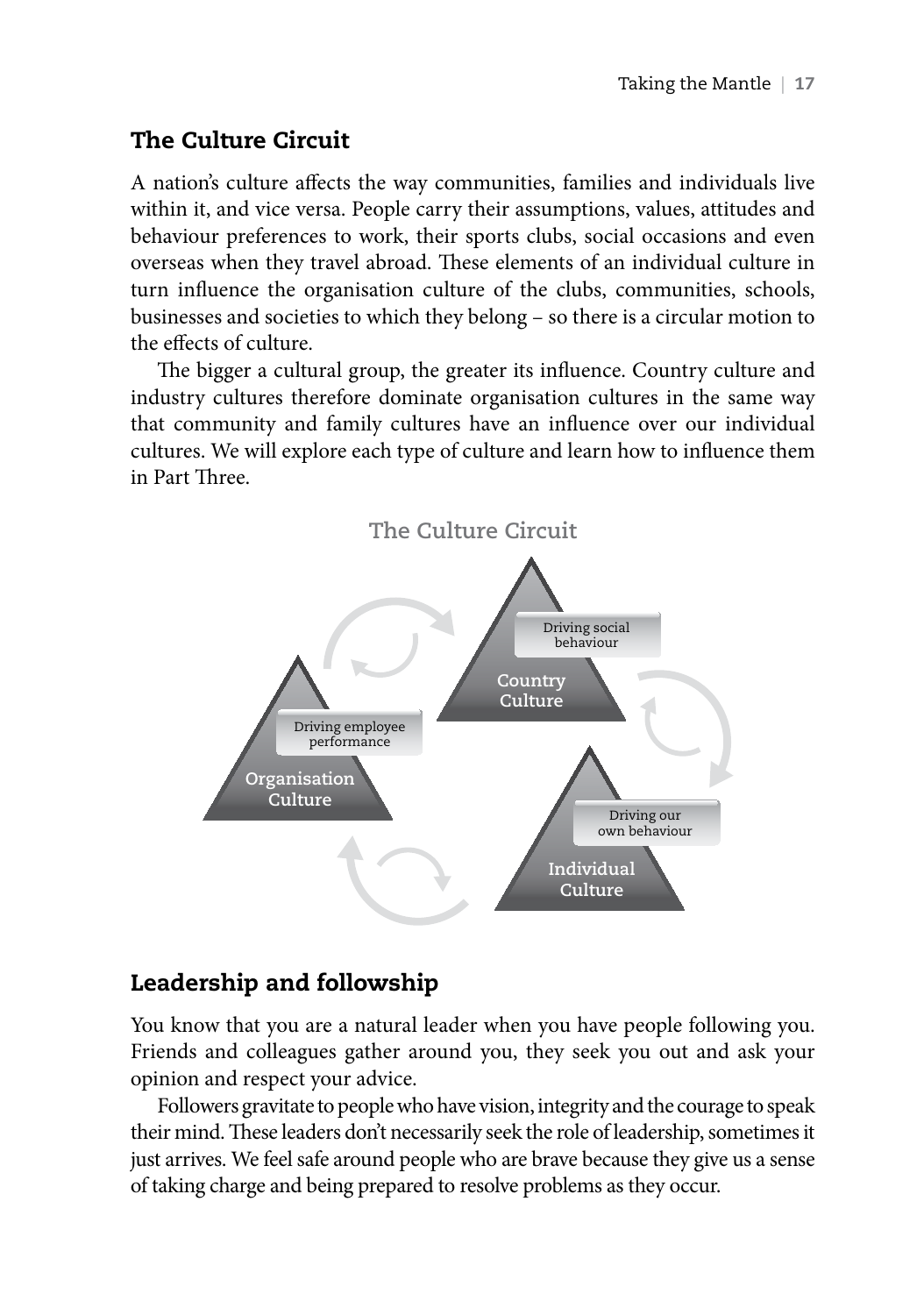<span id="page-26-0"></span>*Stepping Up* explores who we should expect to lead Australia's culture change and prepare our nation to achieve diversity and to take advantage of the growth in Asia. Communities and businesses in Australia have 'appointed' leaders, but it seems that they are challenged in their obligation to lead the necessary changes to achieve productivity and growth, for both have stalled. Everyone seems to be pointing the finger at everyone else, hoping someone else will address the problem.

I asked the 100 leaders interviewed who should lead this social change, how do we get people to follow and whether we can ask Australians to engage in a debate about critical issues affecting gender and cultural diversity. Critical issues like: national culture and values; gender roles at work and home; quotas for women at work; a 'melting-pot' immigrant integration policy versus our 'embracing difference' policy; and whether or not the people of Australia should expect more from their leaders.

#### 100 leaders contribute

One hundred leaders from across Australia, Asia and further afield were interviewed to provide a basis for discussion about the issues and opportunities for Australia, its communities and businesses in the Asian Century.

The research data was acquired through intensive, qualitative semistructured interviews averaging 2.5 hours with people aged between 35 and 70 (which included Gen X, baby boomers and post-boomers). The interviews were mostly face-to-face but some were by telephone. I recorded 16,000 lines of interview notes over 12 months.

The gender mix of the 100 leaders is 48 male to 52 female and they are of mixed ethnicity, race, and religion. The countries whose cultures they associate with, other than Australia, include New Zealand, South Africa, Kenya, Malta, England, Ireland, Italy, Greece, Poland, Germany, Norway, Russia, America, India, Sri Lanka, Malaysia, China, Hong Kong, Indonesia and Vietnam.

The people were located in 16 cities:

| Adelaide       | Kuala Lumpur | Singapore |
|----------------|--------------|-----------|
|                | London       |           |
| <b>Beijing</b> |              | Sydney    |
| Brisbane       | Melbourne    | Tokyo     |
| Canberra       | Oslo         | Toowoomba |
| Ho Chi Minh    | Perth        |           |
| Hong Kong      | Shanghai     |           |
|                |              |           |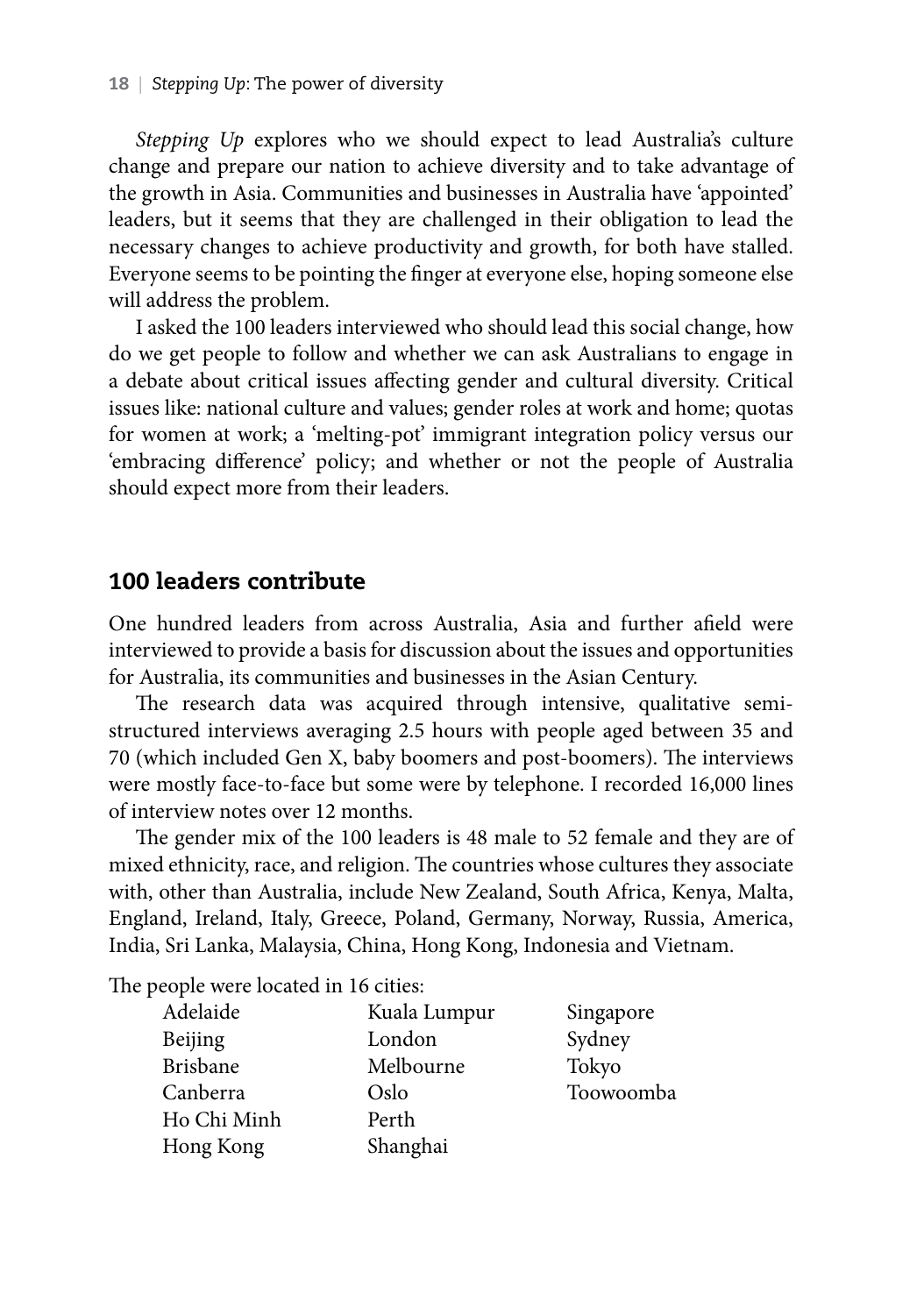<span id="page-27-0"></span>And they represent 26 industries:

| Accounting        | Government         | Publishing         |
|-------------------|--------------------|--------------------|
| Armed services    | Hospitality        | Public policy      |
| Banking & finance | Insurance          | Research           |
| Consulting        | Legal              | Retail             |
| Education         | Manufacturing      | Supply chain       |
| Engineering       | Media              | Technology         |
| Energy            | Medicine           | Telecommunications |
| Executive search  | Mining & resources | Tourism            |
| Food and beverage | Not-for-profit     |                    |

Each quote recorded in these pages has the name of the contributor being quoted, their title and company, followed by the city and country in which they live (this is not their geographic responsibility). A full list of names and a brief biography is included in Appendix I.

#### Approach to reading *Stepping Up*

The insights of the 100 leaders and the culture change frameworks contained in *Stepping Up* provide you with ideas to move your cultures forward by leading change. It is written with many audiences in mind because the benefits of advancing Australia's culture – achieving diversity, full participation and productivity, being able to work across Asia and securing our place in the world – are for everyone.

You can approach reading this book in several ways:

- As a business leader or member of the workforce wanting to understand economic and social issues impacting your company, career, income and economic future and to identify opportunities to engage more with Australian and Asian businesses;
- As a leader or potential leader in society including politics and communities – looking to identify, explain and resolve economic and social issues that limit the nation and its people from realising their dreams and enjoying full and happy lives;
- • As an individual who believes (or wants to believe) that Australia is capable of much more and who is willing to help lead change but is looking for clarity and understanding of the many complex issues and opportunities ahead of us.

In my experience, culture changes constantly so it is a shifting target, it involves chaos and it is rarely containable. Like the Iceberg, it's drifting; stopping it or